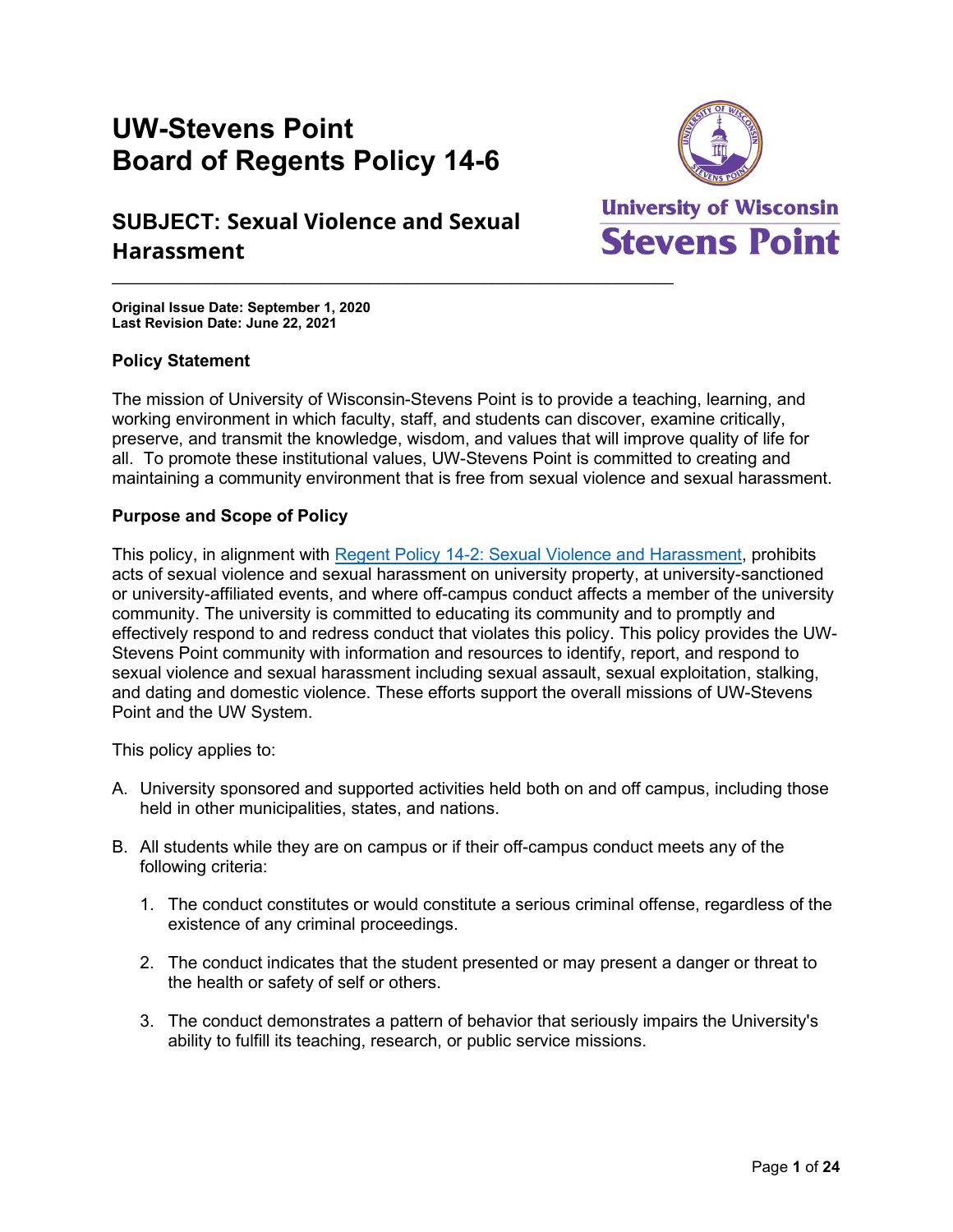C. All other members of the University community (including, but not limited to employees, volunteers, visitors, guests, contractors, and third-party vendors) while they are on campus or engaged in activities associated with University sponsored and supported activities.

## **Title IX Statement**

Title IX of the Education Amendments of 1972, 20 U.S.C. § 1681 et seq., prohibits discrimination on the basis of sex in any educational program or activity receiving federal financial assistance.

#### **I. Definitions**

#### See [Appendix B.](#page-10-0)

## **II. Role and Duties of University Officials and Employees**

#### A. Title IX Coordinator

The duties of the UW-Stevens Point Title IX Coordinator are described in the institutional position description. Those duties include:

- receiving reports of sexual violence and sexual harassment
- maintaining appropriate records
- providing or supporting the provision of appropriate education and training
- maintaining ongoing communication with any Deputy Title IX Coordinators and the Title IX Committee
- oversee and/or investigate allegations of sexual violence and sexual harassment, as appropriate
- coordinating the effective implementation of supportive measures
- ensuring that applicable policies, resources, and other information is up-to-date and properly disseminated.

The duties of the Title IX Coordinator will be guided by principles of trauma-informed care and ensuring equity and due process for complainants and respondents.

#### B. Title IX Committee

The Title IX committee at UW-Stevens Point meets every two weeks to:

- review and discuss current cases
- discuss policy implementation and revision
- assess the effectiveness of trainings and educational programming
- address campus climate issues
- provide guidance to the Title IX Coordinator.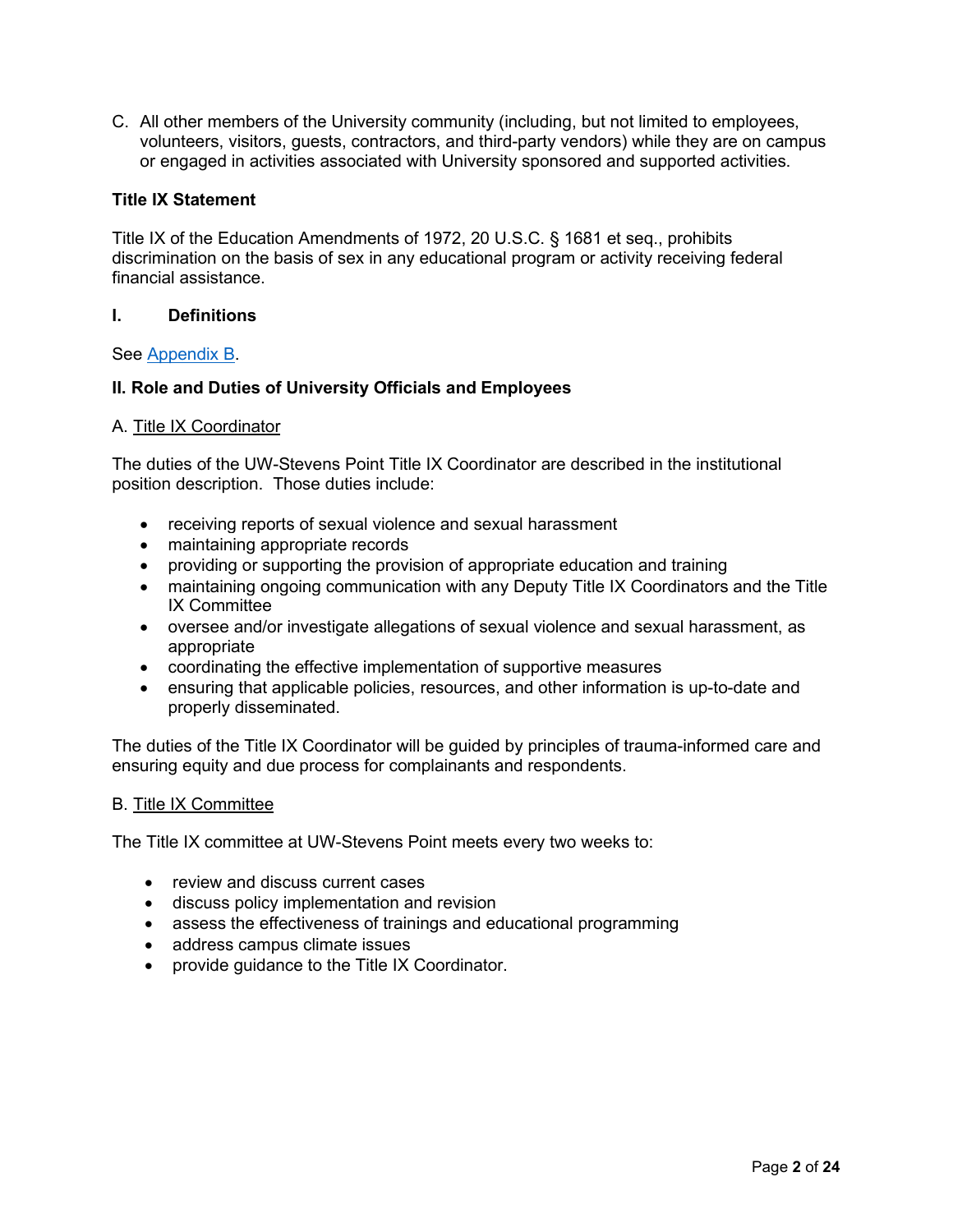The following are offices represented on this committee:

- Human Resources
- Office of the Dean of Students
- Athletics

## C. Responsible Employees

UW-Stevens Point has designated individuals with the following titles as "Responsible Employees" or Responsible Authority under this policy:

- The Chancellor, Provost, Vice Chancellors, Associate/Assistant Vice Chancellors, Deans, and all other employees with limited appointments (at-will employees, directorlevel positions including those at off-campus locations)
- Department Chairs
- Academic Department Administrators
- Director of Intercollegiate Athletic Department (including executive, associate, and assistant directors)
- Head and Assistant Coaches of intercollegiate athletic teams
- Director of Sports Medicine/Athletic Training Services and Athletic Training staff
- University Police and Security Services staff
- Residential Living Director, Associate/Assistant Directors
- Residential Living Residence Hall Directors
- Residential Living Student Supervisors
- Residential Living Community Advisers
- Dean of Students, Associate/Assistant Dean of Students
- Title IX Coordinator and Deputy Title IX Coordinators
- Title IX Complaint Investigators
- Human Resources Representatives
- Career and Academic Advisors
- Advisors to officially recognized student organizations
- Professional staff responsible for the student conduct process
- Faculty/Staff who lead off-campus trips and activities

Responsible Employees/Authority are not necessarily "Officials with Authority" to institute corrective measures on behalf of the university.

These individuals should be properly trained to do the following:

- 1. Be familiar with definitions of sexual violence and sexual harassment.
- 2. Be familiar with this and other related policies.
- 3. Be prepared to respond should an individual report an incident of sexual violence or sexual harassment.
- 4. Be familiar with resources on campus to which to refer a reporting individual.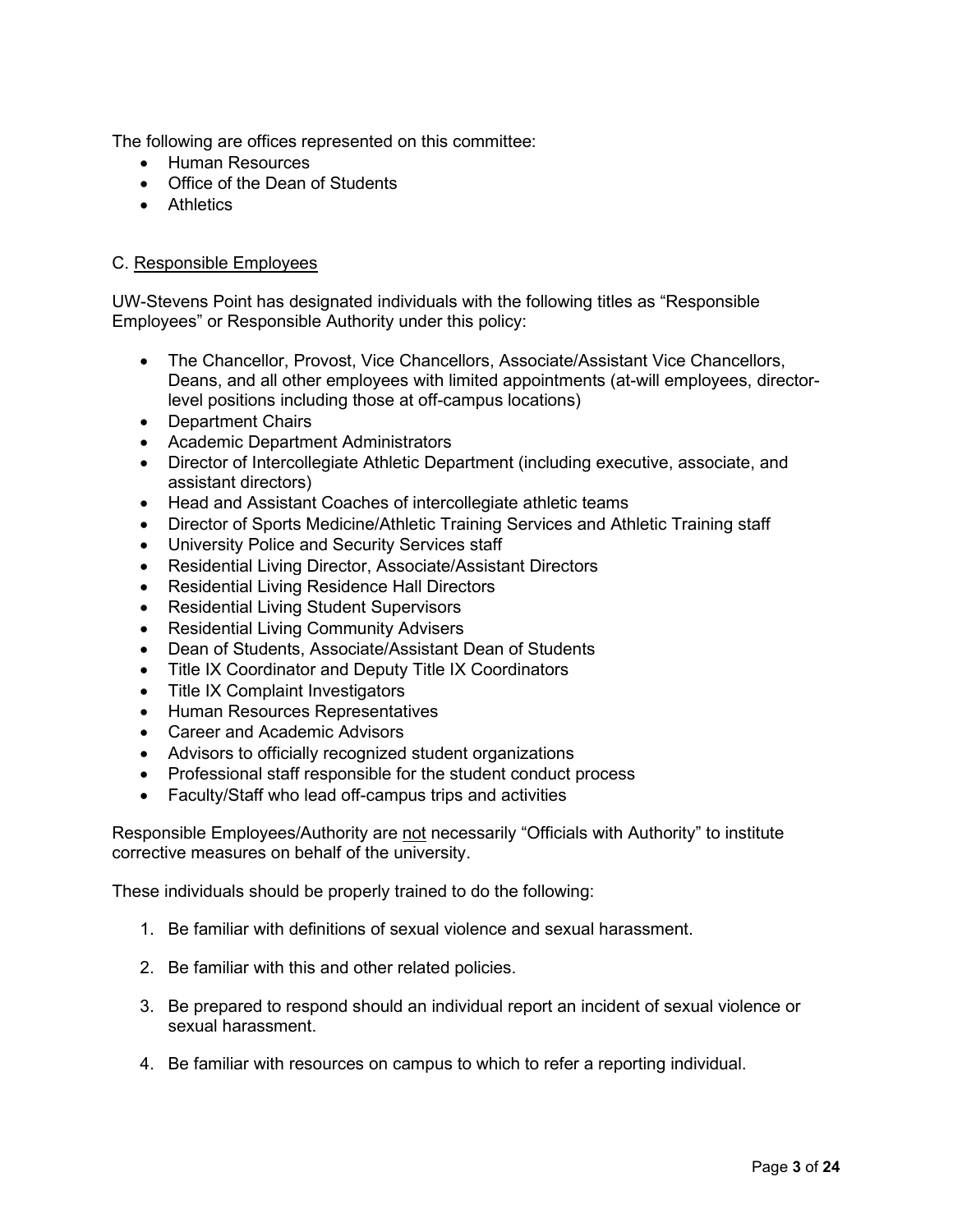## D. Official with Authority

UW-Stevens Point has designated individuals with the following titles as "Officials with Authority," under this policy, as they have the authority to institute corrective measures on behalf of the university. All Officials with Authority are also "Responsible Employees" or Responsible Authority.

#### E. All Employees

Regardless of whether they are a "Responsible Employee" or an "Official with Authority," all employees are required to comply with the following reporting obligations.

In accordance with § 36.11(22), Wis. Stats., employees who witness an act of sexual assault, or who receive a first-hand report of sexual assault from an enrolled student, must report that information to the Office of the Dean of Students or designee. "Confidential Employees", described below, are only required to report the occurrence of the sexual assault without any personally identifying information about the complainant or respondent.

All employees must comply with Executive Order 54 which requires that university employees report incidents of child abuse and neglect which they observe or learn of in the course of their employment. Such reports must be personally and immediately made to law enforcement or the county department of social services or human services. [\[https://docs.legis.wisconsin.gov/code/executive\\_orders/2011\\_scott\\_walker/2011-54.pdf\]](https://docs.legis.wisconsin.gov/code/executive_orders/2011_scott_walker/2011-54.pdf).

All employees are responsible to ensure they are able to refer students, colleagues, a university partner, or volunteer to resources such as the [UWSP Title IX website,](https://www.uwsp.edu/titleix/Pages/default.aspx) [Dean of Students Office,](https://www.uwsp.edu/DOS/sexualassault/Pages/default.aspx) and/or [Human Resources](https://www.uwsp.edu/hr/Pages/default.aspx) (if employment, partner, or volunteer related) if/when an individual confides in them.

## **III. Reporting an Incident of Sexual Violence or Sexual Harassment**

#### A. Reporting Options

Those who have been subjected to an incident of sexual violence or sexual harassment have several options for reporting the incident:

- 1. The individual may elect not to report or may only seek confidential services.
- 2. The individual may report information to the campus Title IX Coordinator or other designated reporting office:

*Eric Roesler, Title IX Coordinator; Old Main 133, Stevens Point, Wisconsin [eroesler@uwsp.edu;](mailto:eroesler@uwsp.edu) 715-346-3975;* 

3. The individual may report information to campus law enforcement:

*University Police and Security Services (Stevens Point campus only); George Stein Building; 715-346-3456*

4. The individual may report information to local law enforcement: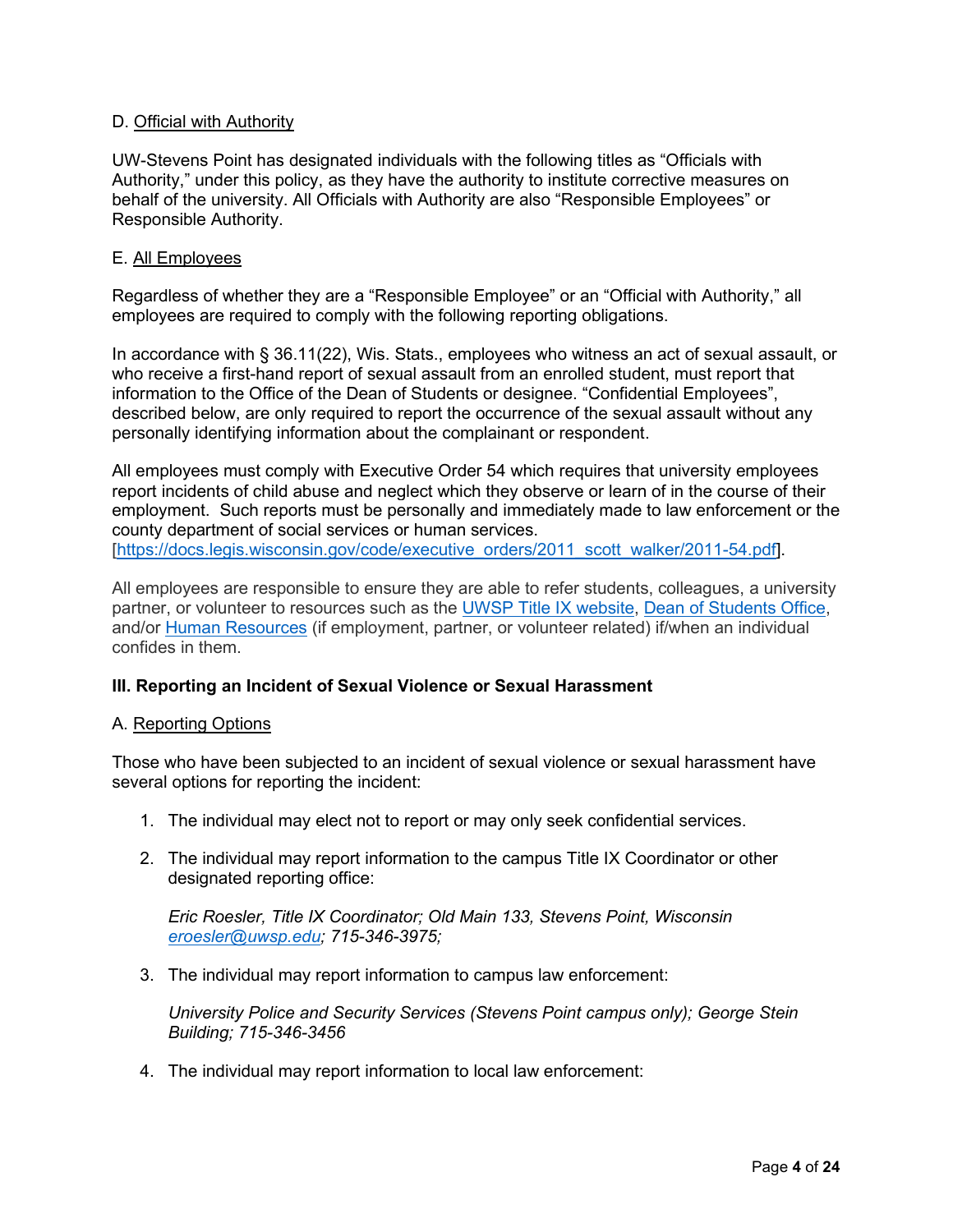- *a. Stevens Point Police Department (off campus) 1515 Strongs Avenue, Stevens Point, Wisconsin, 715-346-1500*
- *b. Marshfield Police Department (off campus) 110 W. 1st Street, Marshfield, Wisconsin, 715-387-4394*
- *c. Wausau Police Department (off campus) 515 Grand Avenue, Wausau, Wisconsin, 715-261-7800*
- *d. Bayfield Police Department (off campus) 125 South First Street, Bayfield, 715-779-5712*
- *e. Tomahawk Police Department 219 W. Somo Avenue, Tomahawk, 715-453-2121*

**Note:** An individual may make a report to one or more of the offices or individuals noted above.

Individuals have the option to file a complaint with the **U.S. Department of Education, Office for Civil Rights:** <http://www2.ed.gov/about/offices/list/ocr/docs/howto.html>

## B. Amnesty

Individuals, including complainants, respondents, and witnesses, who have made a complaint, testified, assisted, or participated in an investigation, proceeding, or hearing regarding incidents of sexual harassment or sexual violence generally will not be issued citations by campus law enforcement or subject to disciplinary sanctions for alcohol violations arising out of the same facts and circumstances of the alleged incident unless the institution determines that the violation was egregious, and/or placed the health or safety of any person at risk, and was beyond the amnesty provided by state law. (See

[https://www.doj.state.wi.us/sites/default/files/ocvs/act279/Sexual%20Assault%20Victim%20Amn](https://www.doj.state.wi.us/sites/default/files/ocvs/act279/Sexual%20Assault%20Victim%20Amnesty%20What%20You%20Should%20Know.pdf) [esty%20What%20You%20Should%20Know.pdf.](https://www.doj.state.wi.us/sites/default/files/ocvs/act279/Sexual%20Assault%20Victim%20Amnesty%20What%20You%20Should%20Know.pdf))

## C. Confidentiality

Individuals, including complainants, who report to any of the offices or individuals noted above, or to any other university employee, except confidential employees or resources as defined in [Appendix B,](#page-10-0) cannot be assured absolute confidentiality. However, information provided in the report and in any subsequent, related proceeding only be shared with those individuals who have a need to know to fulfill obligations consistent with university policies or laws.

#### D. Resources and Supportive Measures

## 1. Supportive Measures

The university will work with individuals involved in alleged incidents of sexual violence and sexual harassment to undertake appropriate measures to assist in their safety and wellbeing. These may include no-contact directives, academic or work modifications, and relocation of living or working space. Supportive measures are available to complainants and respondents.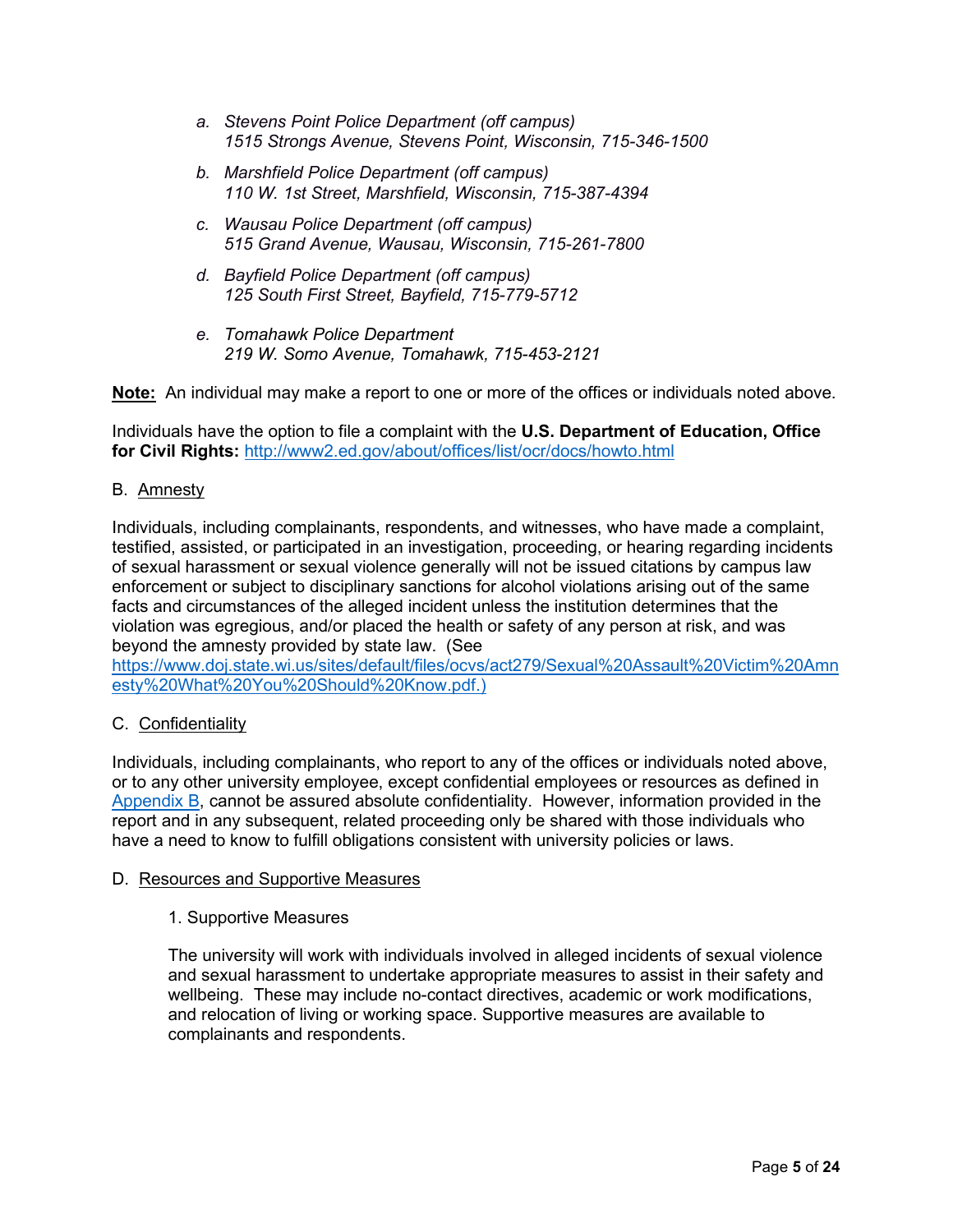## 2. Resources

The university offers a variety of resources that are available to individuals involved in incidents of sexual violence or sexual harassment, including the following:

#### **Advocacy Services**

CAP Services Family Crisis Center 1616 West River Drive, Stevens Point - Off campus 24-Hour Services: 715-343-7125 or 800-

#### 472-3377 [crisis@capmail.org](mailto:crisis@capmail.org)

*Confidential reporting resource*; sexual assault and domestic/dating violence advocacy services for our students.

PDC - Marshfield (on and off campus) On campus, Admin Building 112 505 East Depot St., Marshfield, WI 715-421-1509 or 844-210-8899 (Toll Free) *Confidential reporting resource;* sexual assault and domestic/dating violence advocacy services.

The Women's Community - Wausau (on and off campus) On campus in The Solution Center (162) 3200 Hilltop Ave., Wausau, WI 715-842-7323 (24 HR) 715-581-1643 (text) [Jessica@womenscommunity.org](mailto:Jessica@womenscommunity.org) *Confidential reporting resource;* sexual

assault and domestic/dating violence advocacy services.

**Center for Prevention** (on campus) 601 Division Street (Residential Living building), Stevens Point, 715-346-2789 [Center for Prevention website](https://www.uwsp.edu/dos/aoda-ipv/Pages/default.aspx)

*Confidential reporting resource; must submit statistical information only (professional staff)*; leads interpersonal violence prevention work at UW-Stevens Point.

#### **Counseling Services**

Counseling Center - Stevens Point (on campus)

3rd floor, Delzell Hall, 715-346-3553 *Confidential reporting resource;* licensed mental health professionals offering free counseling to all enrolled students.

**Counseling - Marshfield** (on campus) Stop by the Solution Center or call 715-389-

## 6530

*Confidential reporting resource;* licensed mental

health professionals offering counseling to all enrolled students.

**Counseling - Wausau** (on campus) Stop by the Solution Center or call 715-261- 6235

*Confidential reporting resource;* licensed mental health professionals offering counseling to all enrolled students.

## **Deaf Unity** (off campus)

[help@deafunitywi.org,](mailto:help@deafunitywi.org) Text: 608-466-2881 *Confidential reporting resource;* advocacy services provided by staff who are deaf and use American Sign Language.

## **Gender and Sexuality Resource**

**Center** (on campus) 206 Dreyfus University Center, Stevens Point, 715-346-3829 *Confidential reporting resource; must submit statistical information only (professional staff)*; Support and resources for questions surrounding gender, sexuality, and identity.

## **Medical Care**

Saint Michael's Hospital ER (off campus) 900 Illinois Ave, Stevens Point, 715-346-5100 *Confidential reporting resource*; (SANE) Sexual Assault Nurse Examiner services to address injuries, collect evidence, offer medications to prevent STIs and emergency contraception.

Marshfield Medical Center ER (off campus) 611 N. St. Josephs Ave., Marshfield, 715-387-7677 *Confidential reporting resource*; (SANE) Sexual Assault Nurse Examiner services to address injuries, collect evidence, offer medications to prevent STIs and emergency contraception.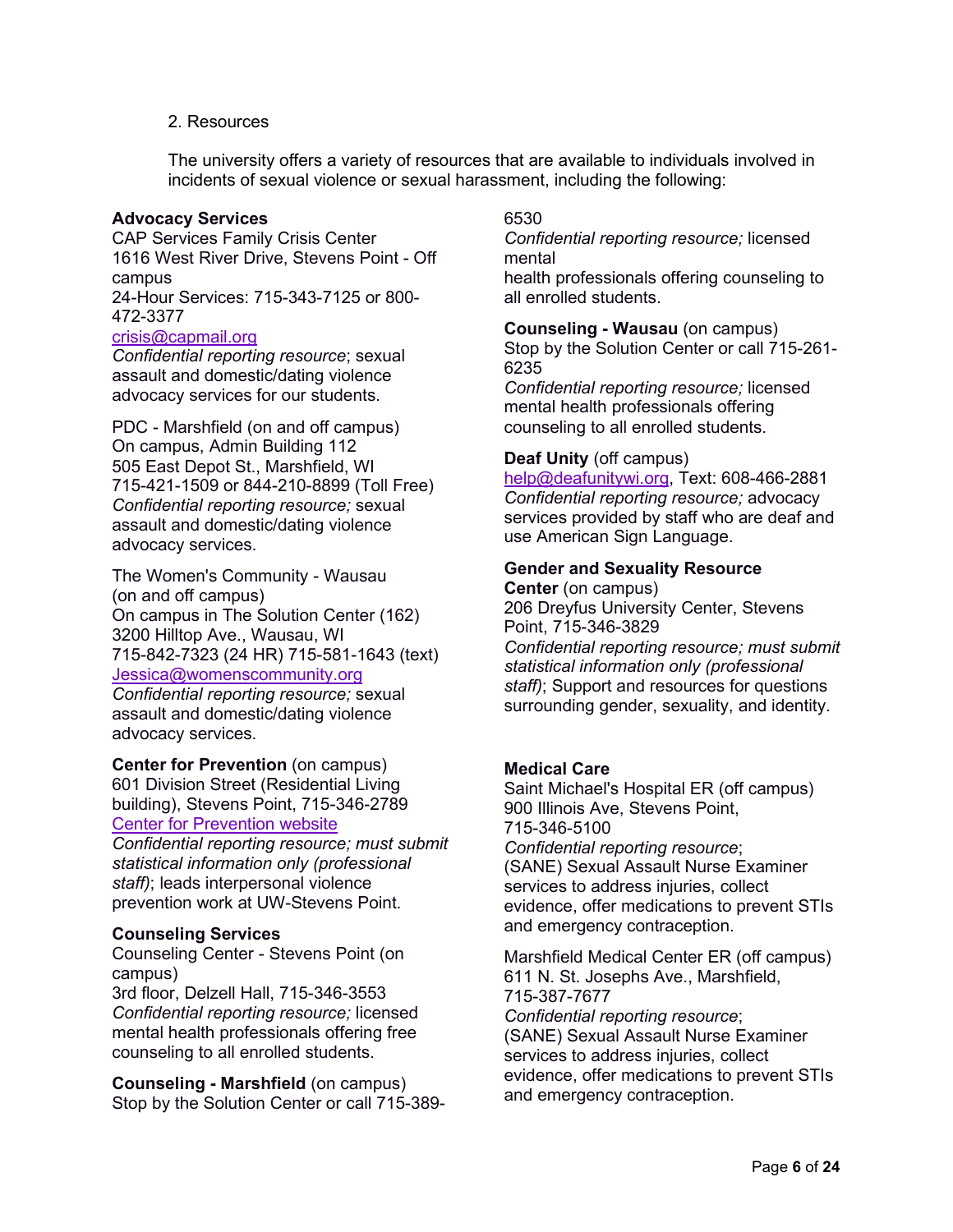Aspirus Wausau Hospital ER (off campus) 333 Pine Ridge Blvd., Wausau, 715-847-2000 *Confidential reporting resource*; (SANE) Sexual Assault Nurse Examiner services to address injuries, collect evidence, offer medications to prevent STIs and emergency contraception.

1st floor, Delzell Hall, 715-346-4646 *Confidential reporting resource*; must submit statistical information only; treatment of injuries, emergency contraception, pregnancy testing, STI testing and treatment; SHS does not complete forensic medical exams.

Student Health Service - Stevens Point (on campus) E. Procedures

- 1. University Procedures:
	- a) When a report is made to the *Title IX Coordinator* alleging that a *student* has engaged in an act of sexual violence or sexual harassment, the procedures linked here apply. [UWSP Chapter 17](https://www.uwsp.edu/dos/Documents/UWSP-CH17-Updated-August2020.pdf)
	- b) When a report is made to the *Title IX Coordinator* alleging that a *faculty member* has engaged in an act of sexual violence or sexual harassment, the procedures linked here apply. [Chapter UWS 4,](https://www.uwsp.edu/titleIX/Documents/Interim-Chapter-UWS4.pdf) [Chapter UWS 6,](https://docs.legis.wisconsin.gov/code/admin_code/uws/6) [Chapter UWS 7.](https://www.uwsp.edu/titleIX/Documents/Interim-Chapter-UWS7.pdf)
	- c) When a report is made to the *Title IX Coordinator* alleging that a *member of the academic staff* has engaged in an act of sexual violence or sexual harassment, the procedures linked here apply. [Chapter UWS 11,](https://www.uwsp.edu/titleIX/Documents/Interim-Chapter-UWS11.pdf) [Chapter UWS 13](https://docs.legis.wisconsin.gov/code/admin_code/uws/13)
	- d) When a report is made to the *Title IX Coordinator* alleging that a *member of the university staff* has engaged in an act of sexual violence or sexual harassment, the procedures linked here apply. UW-Stevens Point [Operational Policy GEN 14,](https://www.uwsp.edu/hr/Documents/Grievance%20Procedures.pdf) [UW-Stevens Point Operational Policy GEN 24](https://www.uwsp.edu/hr/Documents/University%20Staff%20Disciplinary%20Policy.pdf)
	- e) When a report is made to the *Title IX Coordinator* alleging that *any other university employee who does not fall into any of the above categories* has engaged in an act of sexual violence or sexual harassment, the procedures linked here apply. [See [Appendix C\]](#page-15-0).
- 2. Title IX Misconduct Informal Resolution Procedures

At any time prior to reaching a determination regarding responsibility for Title IX misconduct, the university may facilitate an informal resolution process, such as mediation, that does not involve a full investigation and adjudication, provided that the university:

- a) Provides to the parties a written notice disclosing:
	- i. the allegations
	- ii. the requirements of the informal resolution process including the circumstances under which it precludes the parties from resuming a formal complaint arising from the same allegations, at any time prior to agreeing to a resolution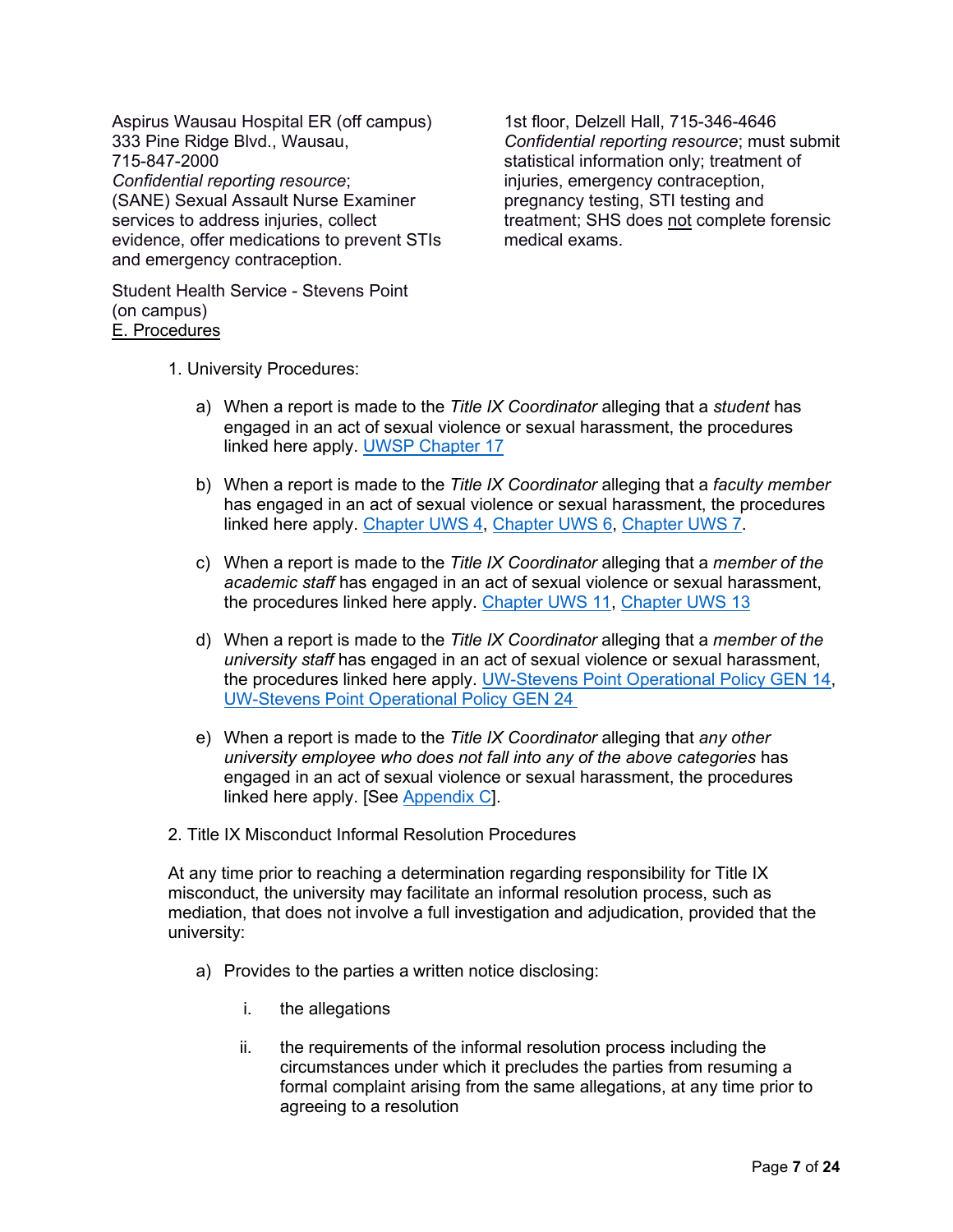- iii. any party has the right to withdraw from the informal resolution process and resume the grievance process with respect to the formal complaint
- iv. any consequences resulting from participating in the informal resolution process, including the records that will be maintained or could be shared
- b) Obtains the parties' voluntary, written consent to the informal resolution process
- c) Does not offer or facilitate an informal resolution process to resolve allegations that an employee sexually harassed a student.

The university may not require as a condition of enrollment or continuing enrollment, or employment or continuing employment, or enjoyment of any other right, waiver of the right to an investigation and adjudication of Title IX misconduct. Similarly, the university may not require the parties to participate in an informal resolution process to address Title IX misconduct and may not offer an informal resolution process for Title IX misconduct unless a formal complaint is filed. The requirements of this section do not apply to allegations of sexual harassment and sexual violence that do not constitute Title IX misconduct.

- 3. Law Enforcement Procedures:
	- a) When a report is made to campus law enforcement alleging that an individual has engaged in an act of sexual violence or sexual harassment, University Police and Security Services will follow their adopted procedures the procedures linked here apply. Contact University Police and Security Services at 715-346-3456 to learn more about the procedures.
	- b) When a report is made to local law enforcement alleging that an individual has engaged in an act of sexual violence or sexual harassment, the responding agency will follow their adopted procedures the procedures linked here apply. Contact the agency to learn more about the procedures.

#### F. Prompt Resolution

The university offices and employees that receive a report of sexual violence or sexual harassment will endeavor to resolve the matter in a timely manner, with consideration to available information and context.

## 1. Time Frames

Best efforts will be made for the university to complete an informal resolution process or an investigation of a complaint within ninety (90) calendar days. The ninety (90) calendar day timeframe and any other timeframe set by the university related to appeals and conclusion of the grievance process may be extended for good cause. Good cause may include but is not limited to considerations such as:

- the absence of a party or party's advisor or witness
- concurrent law enforcement activity
- the need for language assistance or accommodation of disabilities.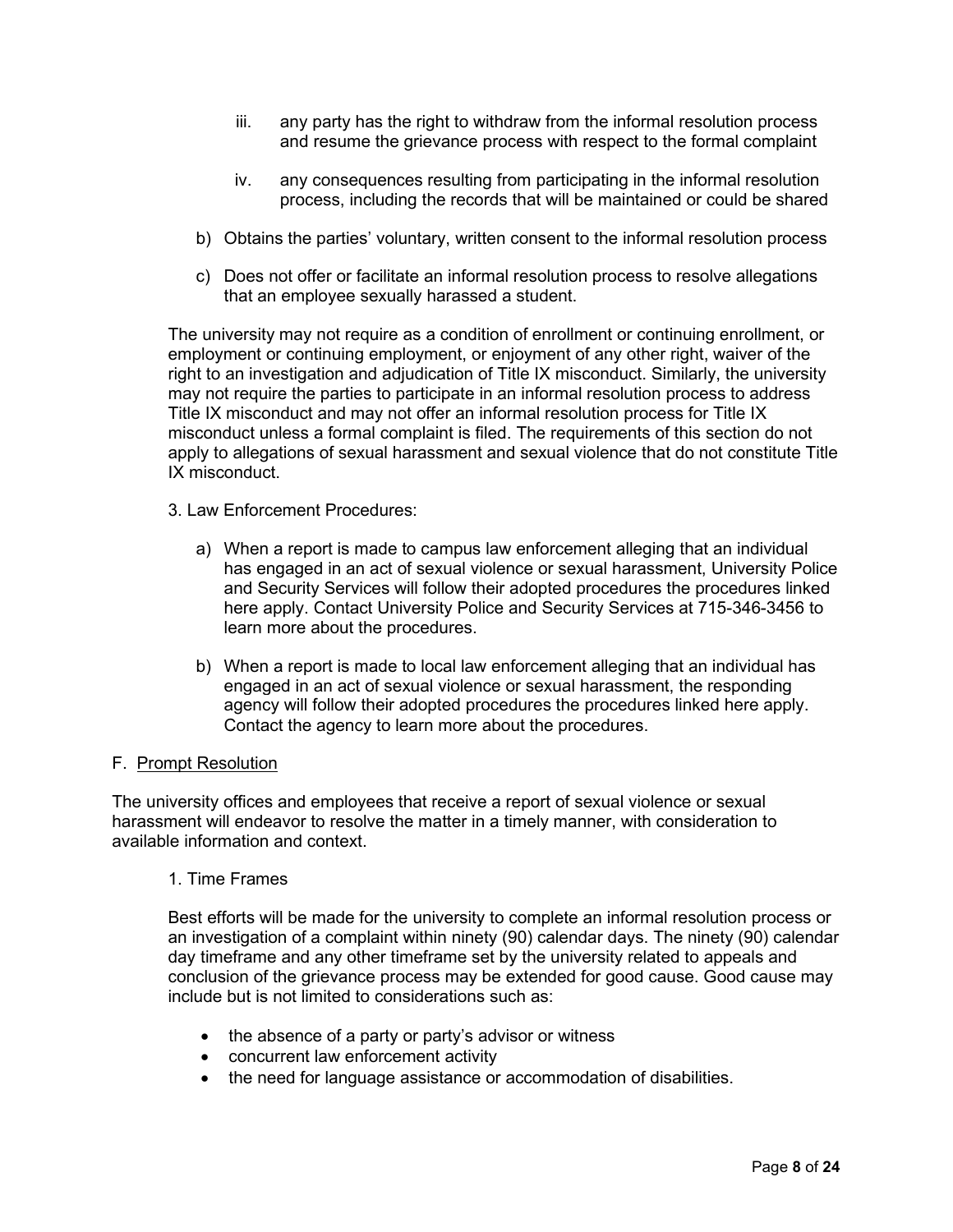The complainant and the respondent will be notified in writing of an extension for good cause.

## 2. Potential Sanctions

The procedures identified above provide for disciplinary action against employees and students who are found responsible for violating a university policy. For students, such sanctions include those listed in UWSP 17. Employee sanctions may include measures that range from a written reprimand through dismissal. Vendors and guests may be subject to other sanctions.

## 3. Notice of Outcome

Both the complainant and the respondent will be provided with notice of the outcome of the final resolution.

#### G. Prohibition Against Retaliation

Prohibited retaliation includes intimidation, threats, coercion, or discrimination against any individual for the purpose of interfering with any right or privilege secured by this policy or because the individual has made a report or complaint, testified, assisted, or participated or refused to participate in any manner in an investigation, proceeding, or hearing under this policy.

Those who believe they have been subjected to retaliation under this section may report the allegations to the Title IX Coordinator or Deputy. Those who believe they have been subjected to retaliation that would also constitute a crime may report to campus law enforcement or campus safety office. (*See* contact information above)

#### H. False Information

Providing false information to a reporting or investigatory office. Any person who knowingly makes false statements or knowingly provides false information when reporting a violation of this policy or during the course of any investigation or disciplinary proceeding pursuant to this policy may be subject to disciplinary action. The fact that a complaint of sexual harassment or sexual violence did not result in a finding of wrongdoing in a law enforcement or University disciplinary proceeding will not, by itself, be a basis for determining that this provision has been violated.

## **IV. Education and Training**

The Title IX Coordinator will be primarily responsible for facilitating the training and educational programs for the campus community. At a minimum, all students and employees will be required to complete the campus-supported on-line training covering issues of sexual violence and sexual harassment.

The Chancellor or designee will identify and offer more in-depth training for employees who are Officials with Authority, Responsible Employees, Title IX Personnel, and those connected with the disciplinary process.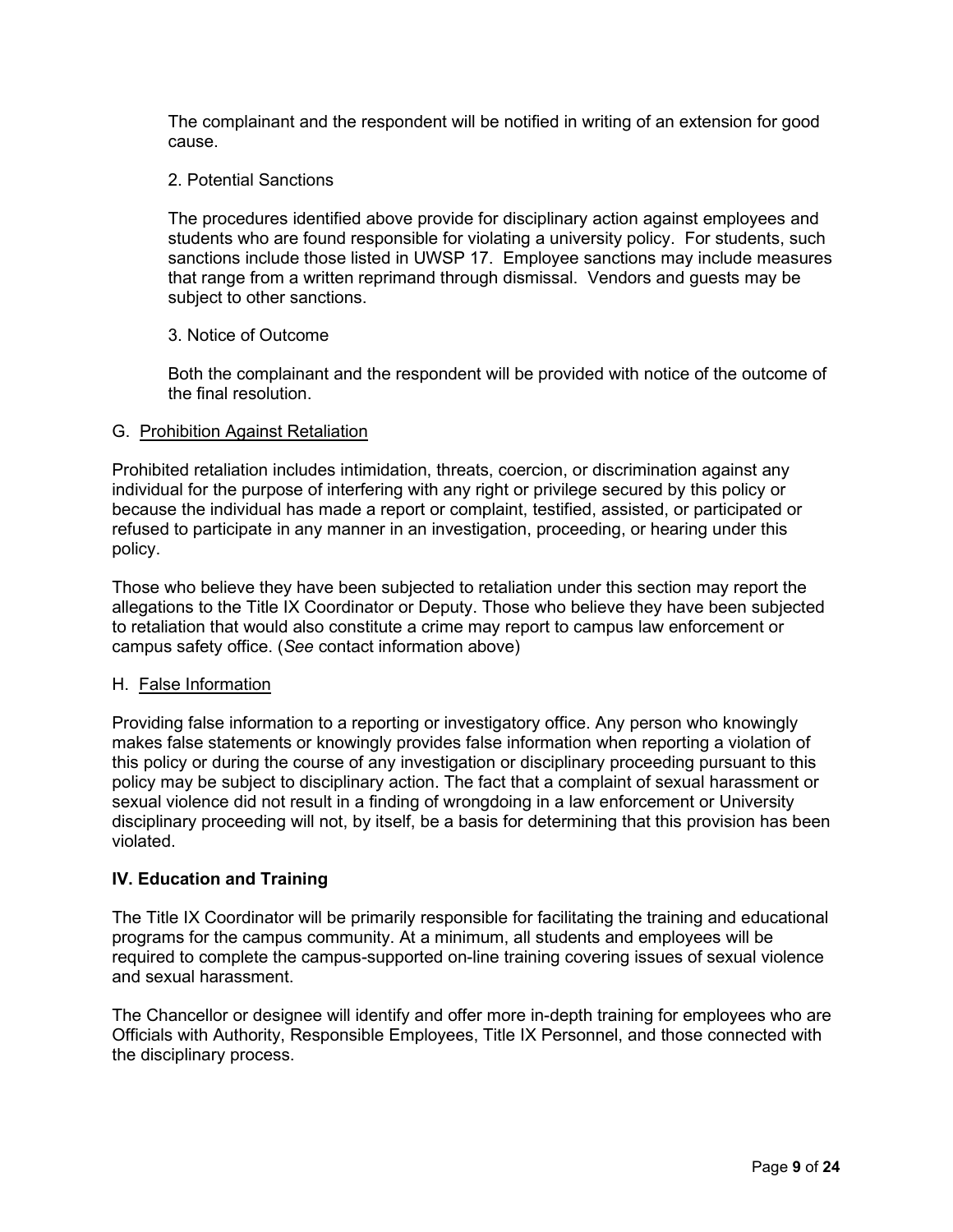All Title IX personnel, including the Title IX Coordinator, any investigator, any decision-maker, and any person who facilitates an informal resolution, shall receive training on the definitions of sexual violence and sexual harassment, scope of the institution's program or activity, how to conduct an investigation and grievance process, how to serve impartially, and how to avoid conflicts of interest and bias. All decision-makers shall receive training on any technology to be used at a live hearing, and on issues of relevance of questions and evidence. All investigators shall receive training on issues of relevance and how to create an investigative report that fairly summarizes relevant evidence.

## **V. Record Keeping and Data Collection**

As noted above, the Title IX Coordinator will maintain records of reports and resolution of sexual violence and sexual harassment consistent with the institutional records-retention policy, which must be at least seven (7) years. In addition, the Title IX Coordinator will track compliance with mandatory training programs and maintain a list of training and education offered on campus.

The institution will post a link to all training materials for Title IX Personnel (including the Title IX Coordinator, any investigator, any decision-maker, and any person who facilitates an informal resolution), whether developed internally or purchased externally, on their website for public viewing. All materials used to train Title IX Personnel will be maintained for at least seven (7) years.

The Office of the Dean of Students in partnership with UW-Stevens Point Police and Security Services, will collect, maintain, and submit the Annual Security Report, consistent with the federal Clery Act.

The Office of the Dean of Students, or other appropriate office, will collect appropriate data and compile the state report required under § 36.11(22), Wis. Stats.

## **VI. Assessment**

The UWSP Center for Prevention will conduct a study that seeks to gather data and information concerning sexual violence and sexual harassment. Efforts will be made to conduct such a study once every 2 years. All students and employees are encouraged to participate. The Title IX office will also work to design methods for effectively evaluating the outcomes of campus training and educational programming. It is imperative that UW System institutions proactively integrate empirically informed assessment and evaluations into sexual violence and sexual harassment prevention and awareness programs to measure whether they are achieving the intended outcomes.

## **VII. Policy History**

Original policy issuance date undocumented. This policy was previously three policies, Title IX, Discrimination, and Sexual Harassment. In 2017 the policies were combined into one policy. On 9/1/2020, the policy was implemented to align with updated federal Title IX regulations and in alignment with updated interim UW System Regent policy. On June 22, 2021, the policy was updated based on final implementation of UW System Regent policy.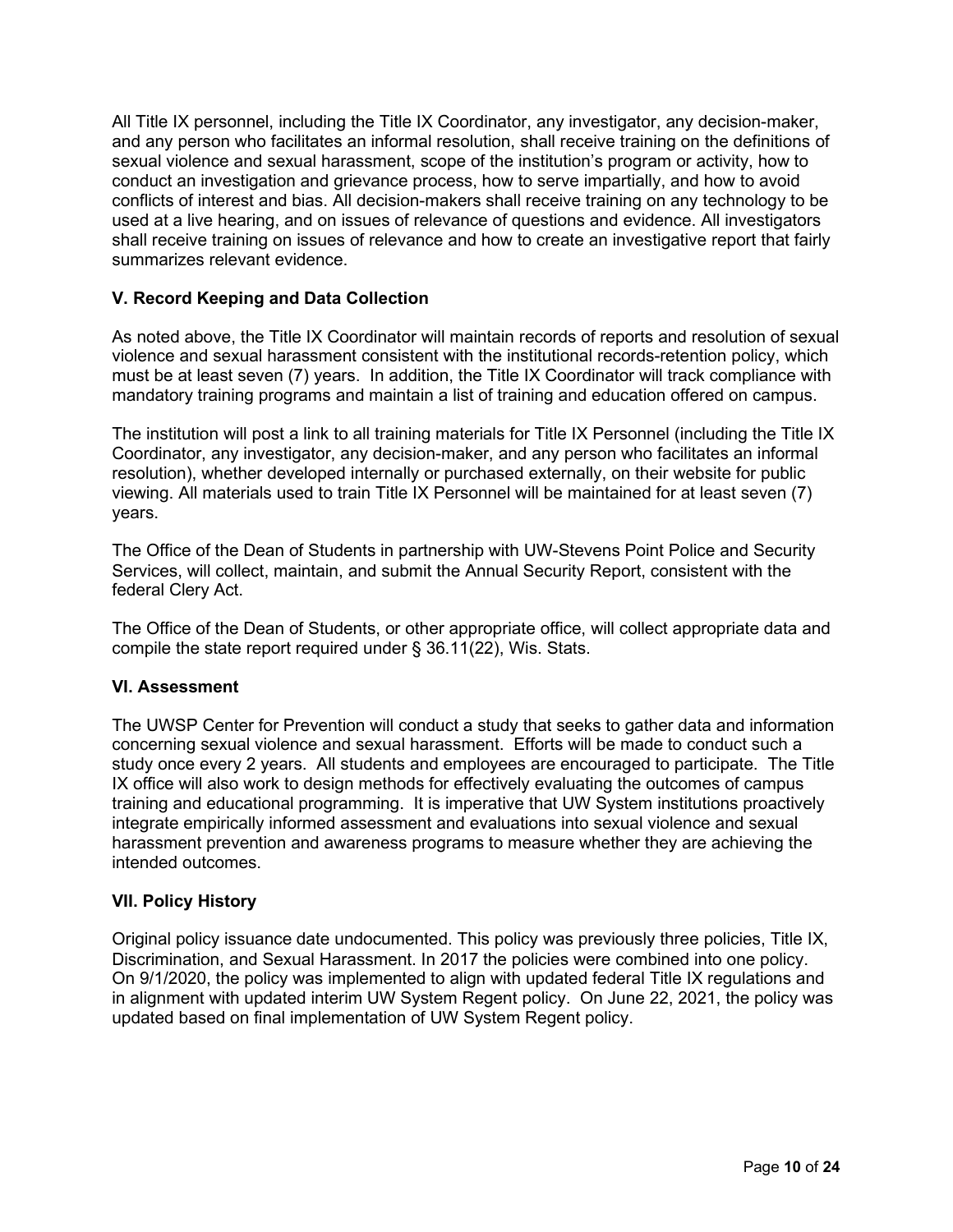## **UW-Stevens Point RPD 14-2 Appendix B: Definitions**

<span id="page-10-0"></span>**Advisor:** An individual who assists a complainant or respondent in any grievance proceeding or related meetings. This individual may or may not be an attorney.

**Complainant:** Any individual who is alleged to be the subject of sexual harassment, sexual assault, dating violence, domestic violence, stalking, or sexual exploitation, as defined in this policy.

**Confidential Employee:** Any employee, who is a licensed medical, clinical, or mental health professional when acting in that role in the provision of services to a patient or client who is a university student or employee. A Confidential Employee will not report specific information concerning a report of sexual violence or sexual harassment received by that Employee in the Employee's professional capacity unless with the consent of the reporting individual or unless required by the Employee's license or by law.

**Confidential Resource:** Individuals or agencies in the community, whose professional license, or certification permits that individual or agency to preserve the confidentiality of the patient or client.

**Consent:** Words or overt actions by a person who is competent to give informed consent, indicating a freely given agreement to engage in sexual activity or other activity referenced in the definition of sexual assault and sexual exploitation A person is unable to give consent if the person is incapacitated because of drugs, alcohol, physical or intellectual disability, or unconsciousness.

**Dating Violence:** Violence committed by a person who is or has been in a social relationship of a romantic or intimate nature with the complainant; and where the existence of such a relationship shall be determined based on a consideration of the following factors: the length of the relationship, the type of relationship, and the frequency of interaction between the persons involved in the relationship.

**Domestic Violence:** Felony or misdemeanor crimes of violence committed by a current or former spouse or intimate partner of the complainant, by a person with whom the complainant shares a child in common, by a person who is cohabitating with or has cohabitated with the complainant as a spouse or intimate partner, by a person similarly situated to a spouse of the complainant under the domestic or family violence laws of Wisconsin, or by any other person against an adult or youth complainant who is protected from that person's acts under the domestic or family violence laws of Wisconsin. (See ss. 813.12(1)(am) and 968.075).

**Employee:** Any individual who holds a faculty, academic staff, university staff, limited, student employment, employee-in-training, temporary, or project appointment. (*See, e.g.,* UW System Administrative Policy 1225 (formerly GEN 0), General Terms and Definitions [\(https://www.wisconsin.edu/uw-policies/uw-system-administrative-policies/general-terms-and](https://www.wisconsin.edu/uw-policies/uw-system-administrative-policies/general-terms-and-definitions/))[definitions/\)\)](https://www.wisconsin.edu/uw-policies/uw-system-administrative-policies/general-terms-and-definitions/))

**Education Program or Activity:** For purposes of a Title IX misconduct only, locations, events, or circumstances at which the university exercised substantial control over both the respondent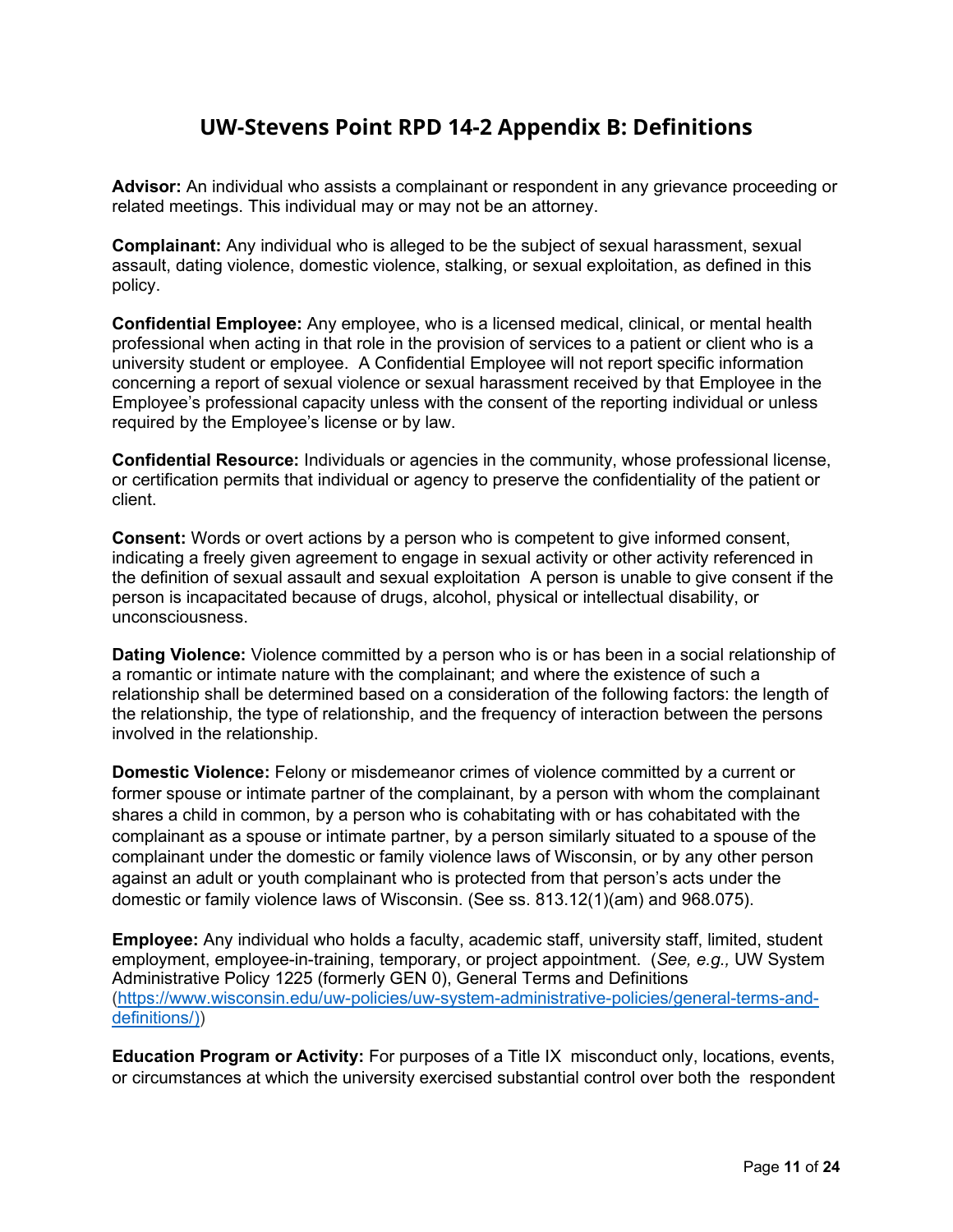and the context in which the sexual harassment occurred, and also includes any building owned or controlled by a student organization that is officially recognized by the university.

**Executive Order 54:** Executive Order issued by Governor Walker in 2011 requiring that university employees report incidents of child abuse and neglect which they observe or learn of in the course of their employment. Such reports must be personally and immediately made to law enforcement or the county department of social services or human services. [\(https://docs.legis.wisconsin.gov/code/executive\\_orders/2011\\_scott\\_walker/2011-54.pdf\)](https://docs.legis.wisconsin.gov/code/executive_orders/2011_scott_walker/2011-54.pdf)

**Formal Complaint:** For the purposes of Title IX misconduct only, a document filed by a complainant or signed by the Title IX Coordinator alleging sexual harassment, sexual assault, dating violence, domestic violence, or stalking against a respondent and requesting that the university investigate the allegations. At the time of filing of the formal complaint, the complainant must be participating in or attempting to participate in an education program or activity. A formal complaint may be filed in person, by mail, or electronic mail, or any other method designated by the university. A formal complaint must include a physical or digital signature of the complainant or the Title IX Coordinator.

**Incapacitation:** The state of being unable to physically and/or mentally make informed rational judgments and effectively communicate, and may include unconsciousness, sleep, or blackouts, and may result from the use of alcohol or other drugs. Where alcohol or other drugs are involved, evaluation of incapacitation requires an assessment of how the consumption of alcohol and/or drugs affects a person's decision-making ability; awareness of consequences; ability to make informed, rational judgments; and capacity to appreciate the nature and quality of the act; or level of consciousness. The assessment is based on objectively and reasonably apparent indications of incapacitation when viewed from the perspective of a sober, reasonable person.

**Official with Authority:** Any official of the university who has the authority to institute corrective measures on behalf of the university.

**Office for Civil Rights:** The U.S. Department of Education office that is responsible for enforcing Title VI of the Civil Rights Act of 1964. Title IX of the Education Amendments of 1972. and other education-based discrimination acts. <http://www2.ed.gov/about/offices/list/ocr/complaints-how.html>

**Preponderance of the Evidence:** Information that would persuade a reasonable person that a proposition is more probably true than not true. It is a lower standard of proof than "clear and convincing evidence" and is the minimum standard for a finding of responsibility.

**Respondent:** An individual who has been reported to be the perpetrator of sexual harassment, sexual assault, dating violence, domestic violence, stalking, or sexual exploitation, as defined in this policy.

**Responsible Employee:** Any employee (other than a "confidential resource") who has been given the duty of reporting incidents of sexual misconduct by students or employees to the Title IX Coordinator or other appropriate school designee.

**Retaliation:** Intimidation, threats, coercion, or discrimination against any individual for the purpose of interfering with any right or privilege secured in, or because the individual has made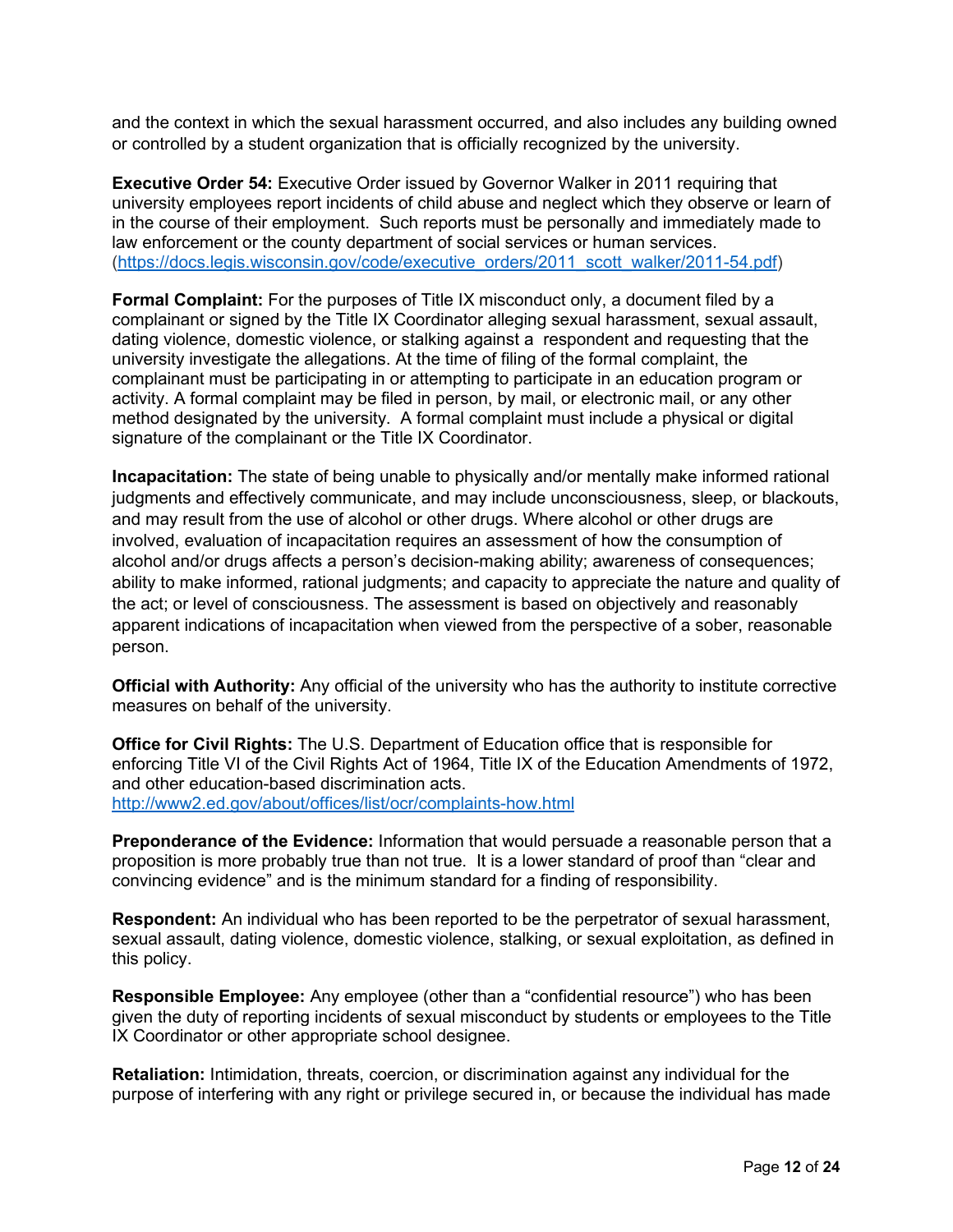a report or complaint, testified, assisted, or participated or refused to participate in any manner in an investigation, proceeding, or hearing under this policy.

**Sex Discrimination:** Discrimination on the basis of sex or gender. Sexual harassment and sexual assault are forms of sex discrimination. [*See* [20 USC §§ 1681-1688\]](https://www.law.cornell.edu/uscode/text/20/1681)

**Sexual Assault:** An offense that meets the definition of rape, [fondling,](https://www.law.cornell.edu/definitions/index.php?width=840&height=800&iframe=true&def_id=3112f914903fb64936d08c8c15e2ea59&term_occur=999&term_src=Title:34:Subtitle:B:Chapter:VI:Part:668:Subpart:D:668.46) [incest,](https://www.law.cornell.edu/definitions/index.php?width=840&height=800&iframe=true&def_id=5ee45180f812d62eecc4e6aa2a0693b4&term_occur=999&term_src=Title:34:Subtitle:B:Chapter:VI:Part:668:Subpart:D:668.46) or [statutory rape](https://www.law.cornell.edu/definitions/index.php?width=840&height=800&iframe=true&def_id=d378725adf04ddf1e40cd14d6e338cca&term_occur=999&term_src=Title:34:Subtitle:B:Chapter:VI:Part:668:Subpart:D:668.46) as defined below. 20 U.S.C. 1092(f)(6)(A)(v), 34 CFR 668.46(a).

- a) **Rape**: The penetration, no matter how slight, of the vagina or anus with any body part or object, or oral penetration by a sex organ of the complainant, without the consent of the complainant.
- b) **Fondling**: The touching of the private body parts of the complainant for the purpose of sexual gratification, without the consent of the complainant, including instances where the complainant is incapable of giving consent because of their age or because of their temporary or permanent mental incapacity.
- c) **Incest**: Sexual intercourse between persons who are related to each other within the degrees wherein marriage is prohibited by law (See s. 944.06, Stats.)
- d) **Statutory Rape:** Sexual intercourse with a complainant who is under the statutory age of consent (See s. 948.02, Stats.)

**Sexual Exploitation:** Occurs when an individual attempts, takes, or threatens to take nonconsensual sexual advantage of another person. Examples include, but are not limited to:

- a) Any of the following without the knowledge and consent of all participants:
	- 1. observing, recording, or photographing private body parts or sexual activity of one or more persons
	- 2. allowing another person to observe, record, or photograph sexual activity or private body parts of one or more persons
	- 3. otherwise distributing recordings, photographs, or other images of the same of one or more persons
- b) Masturbating, touching one's genitals, or exposing one's genitals in another person's presence without the consent of that person, or inducing another person to do the same.
- c) Dishonesty or deception regarding the use of contraceptives or condoms during the course of sexual contact or sexual intercourse
- d) Inducing incapacitation through deception for the purpose of making another person vulnerable to non-consensual sexual activity
- e) Coercing another person to engage in sexual activity for money or anything of value
- f) Threatening distribution of any of the following, to coerce someone into sexual activity or providing money or anything of value: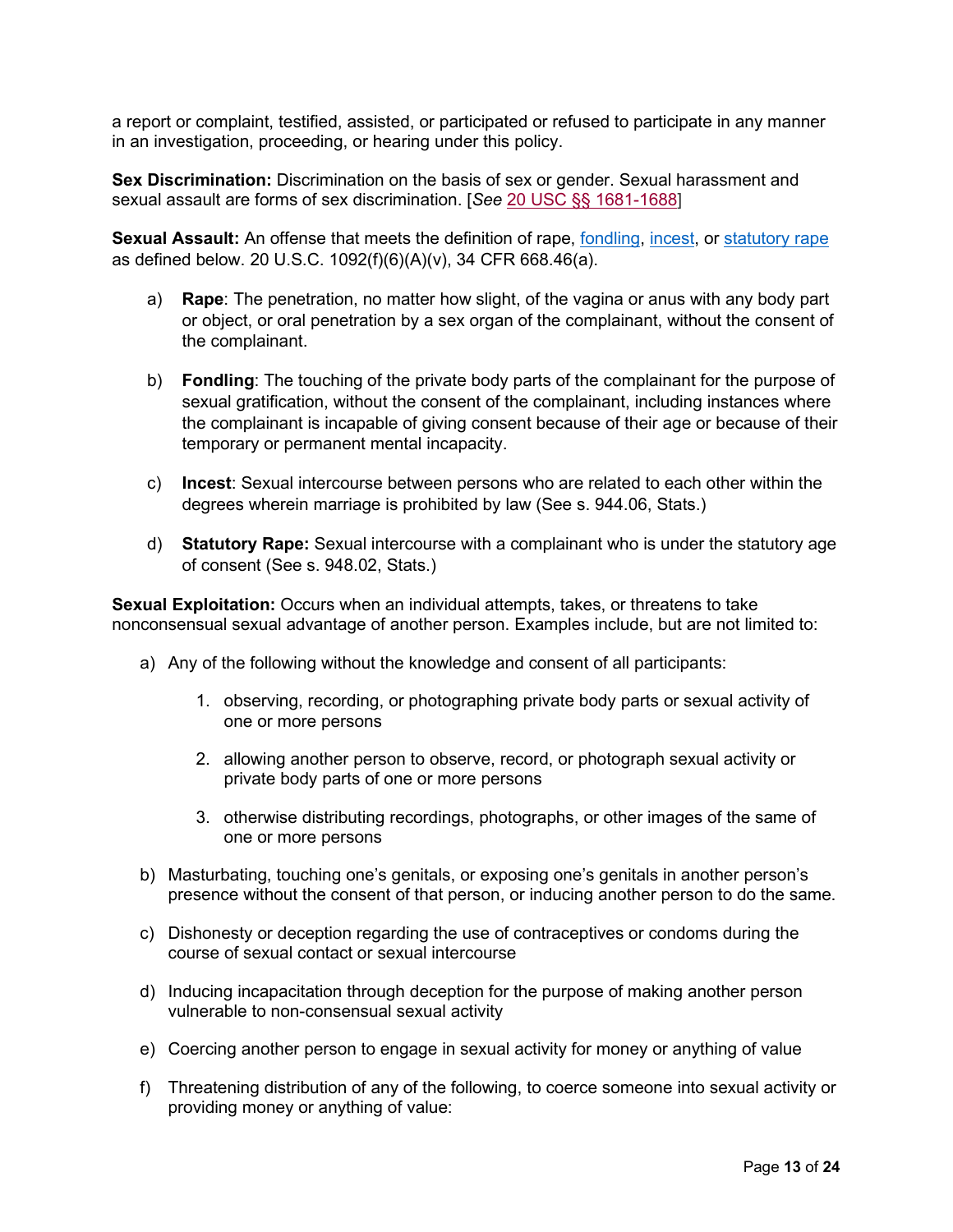- 1. Photos, videos, or recordings depicting private body parts or sexual activity of one or more persons
- 2. Other information of a sexual nature (for example, may include but is not limited to, sexual history or sexual orientation).

**Sexual Harassment:** Conduct on the basis of sex that satisfies one or more of the following:

- a) An employee of the institution conditions the provision of an aid, benefit, or service of the institution directly or indirectly on an individual's participation in unwelcome sexual conduct
- b) Unwelcome conduct of a sexual nature directed towards a student, an employee, or a person participating in a program or activity of the university that, when using the legal "reasonable person" standard:
	- 1. Is so severe, pervasive, and objectively offensive that it effectively denies the person equal access to the institution's education program or activity or
	- 2. Is so severe or pervasive and objectively offensive that it has the purpose or effect of unreasonably interfering with an individual's academic or work performance or participation in an university sponsored or supported activity, or creates an intimidating, hostile, or offensive academic, working, or program or activity related environment.

**Sexual Violence:** The phrase, as used in this policy, refers to incidents involving sexual assault, dating violence, domestic violence, stalking, and sexual exploitation.

**Stalking:** Engaging in a course of conduct directed at the complainant that would cause a reasonable person to fear for their safety or the safety of others; or suffer substantial emotional distress.

**Student:** Any person who is registered for study in a University of Wisconsin System institution for the academic period in which the alleged act of sexual violence or sexual harassment occurred, or between academic periods for continuing students. [See [Chapter UWS 17.02\(14\),](https://docs.legis.wisconsin.gov/code/admin_code/uws/17/02?view=section)  [Wis. Admin. Code.\]](https://docs.legis.wisconsin.gov/code/admin_code/uws/17/02?view=section)

**Title IX:** Title IX of the Education Amendments of 1972 (20 U.S.C. sec. 1681 et seq.; 34 C.F.R. Part 106)(as amended) is a federal law that states, "[n]o person in the United States shall, on the basis of sex, be excluded from participation in, be denied the benefits of, or be subjected to discrimination under any education program or activity receiving Federal financial assistance." [20 U.S.C. § 1681\(a\).](https://www.law.cornell.edu/uscode/text/20/1681)

**Title IX Misconduct**: A report of sexual harassment or sexual violence under this policy will be considered Title IX misconduct when a formal complaint (as defined in this section) is either filed by a complainant or signed by the Title IX Coordinator and the alleged conduct meets the definition of sexual harassment, sexual assault, dating violence, domestic violence, or stalking as defined in 34 C.F.R. 106.30, occurred within a university "education program or activity" (as defined in this section) and occurred against the complainant while in the United States; and the complainant is participating in or attempting to participate in a university education program or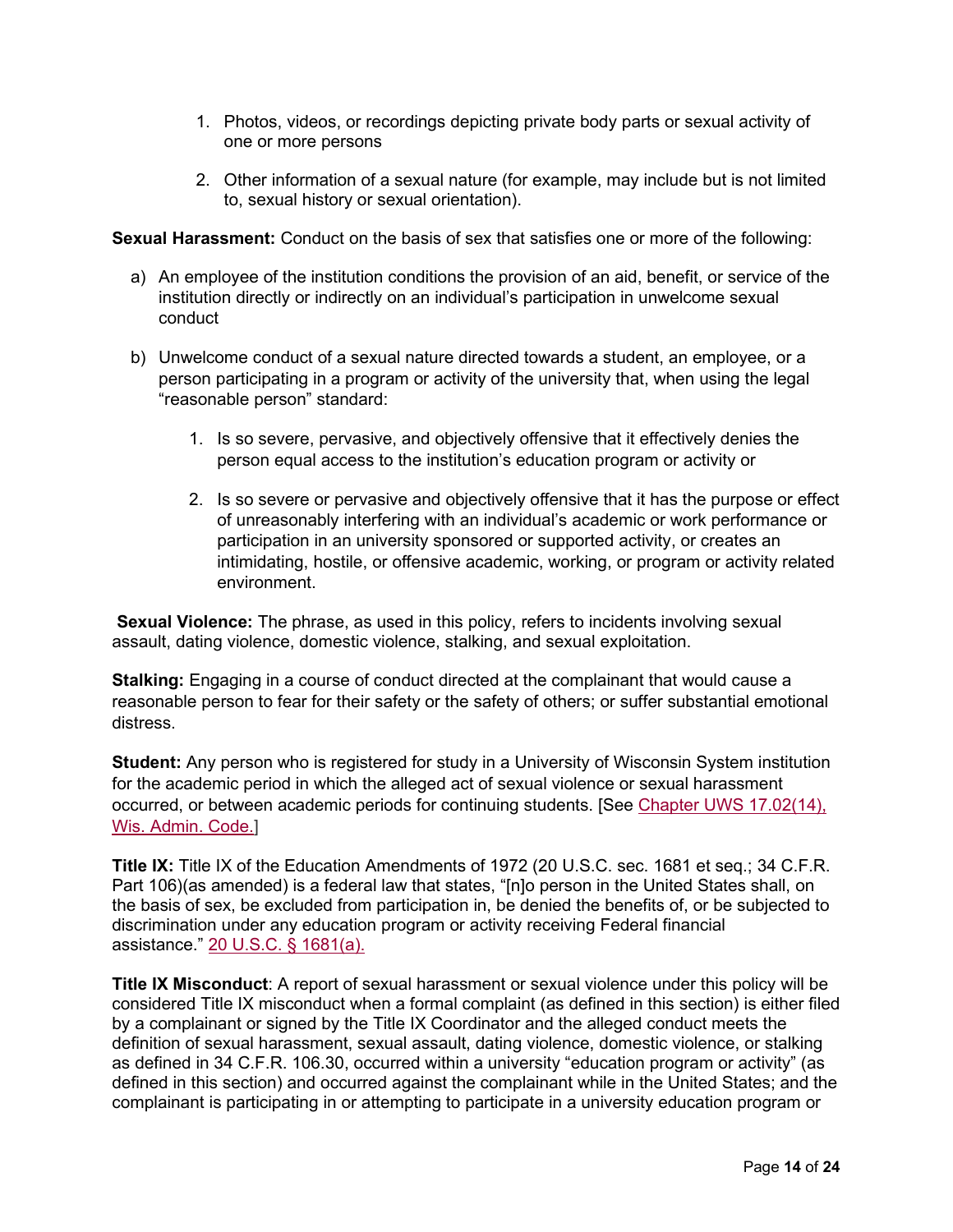activity at the time they file the formal complaint. Title IX misconduct cases will follow procedures as detailed Chs. [UWS 4.11-24](https://docs.legis.wisconsin.gov/code/admin_code/uws/4/015?view=section) (faculty), [UWS 11.13-](https://docs.legis.wisconsin.gov/code/admin_code/uws/11/015?view=section)26 (academic staff), [UWS](https://docs.legis.wisconsin.gov/code/admin_code/uws/17/02?view=section) 17.16-21 (students), and [Appendix C](#page-15-0) (university employees other than faculty or academic staff).

**Title IX Coordinator (and Deputies):** An employee designated to coordinate compliance with Title IX, who plays an in important role in an institution's efforts to ensure equitable opportunity for all students and employees, and who works with school officials to remind the school community that students and employees must have equal access to all programs.

**Trauma-Informed Care:** Trauma-informed care reflects an understanding of trauma and emphasizes creating services and programs that are sensitive and directly responsive to the trauma that many victims and survivors experience following a violent crime. Trauma-informed care programs identify and limit potential triggers to reduce their re-traumatization and protect their mental and emotional health. [https://www.justice.gov/ovw/blog/importance-understanding](https://www.justice.gov/ovw/blog/importance-understanding-trauma-informed-care-and-self-care-victim-service-providers)[trauma-informed-care-and-self-care-victim-service-providers.](https://www.justice.gov/ovw/blog/importance-understanding-trauma-informed-care-and-self-care-victim-service-providers)

Trauma-informed care is an organizational structure and treatment framework that involves understanding, recognizing, and responding to the effects of all types of trauma. Traumainformed care also emphasizes physical, psychological and emotional safety for both consumers and providers, and helps survivors rebuild a sense of control and empowerment. *See also:*

<http://www.traumainformedcareproject.org/resources/SAMHSA%20TIC.pdf> and [http://www.nsvrc.org/sites/default/files/publications\\_nsvrc\\_guides\\_building-](http://www.nsvrc.org/sites/default/files/publications_nsvrc_guides_building-%20cultures-of-care.pdf) cultures-of-care.pdf.

A process that employs trauma-informed care accounts for the impact of trauma but does not recognize symptoms of trauma as evidence that a particular incident did or did not occur.

**Violence Against Women Act (VAWA):** Federal law enacted in 1994, which promotes the investigation and prosecution of violent crimes against women, among other objectives. Recently, it enacted amendments to the Clery Act [\[42 U.S.C. §§ 13701-14040\]](https://www.law.cornell.edu/uscode/text/42/13701), through the Campus Sexual Violence Elimination Act (SaVE) provision, Section 304.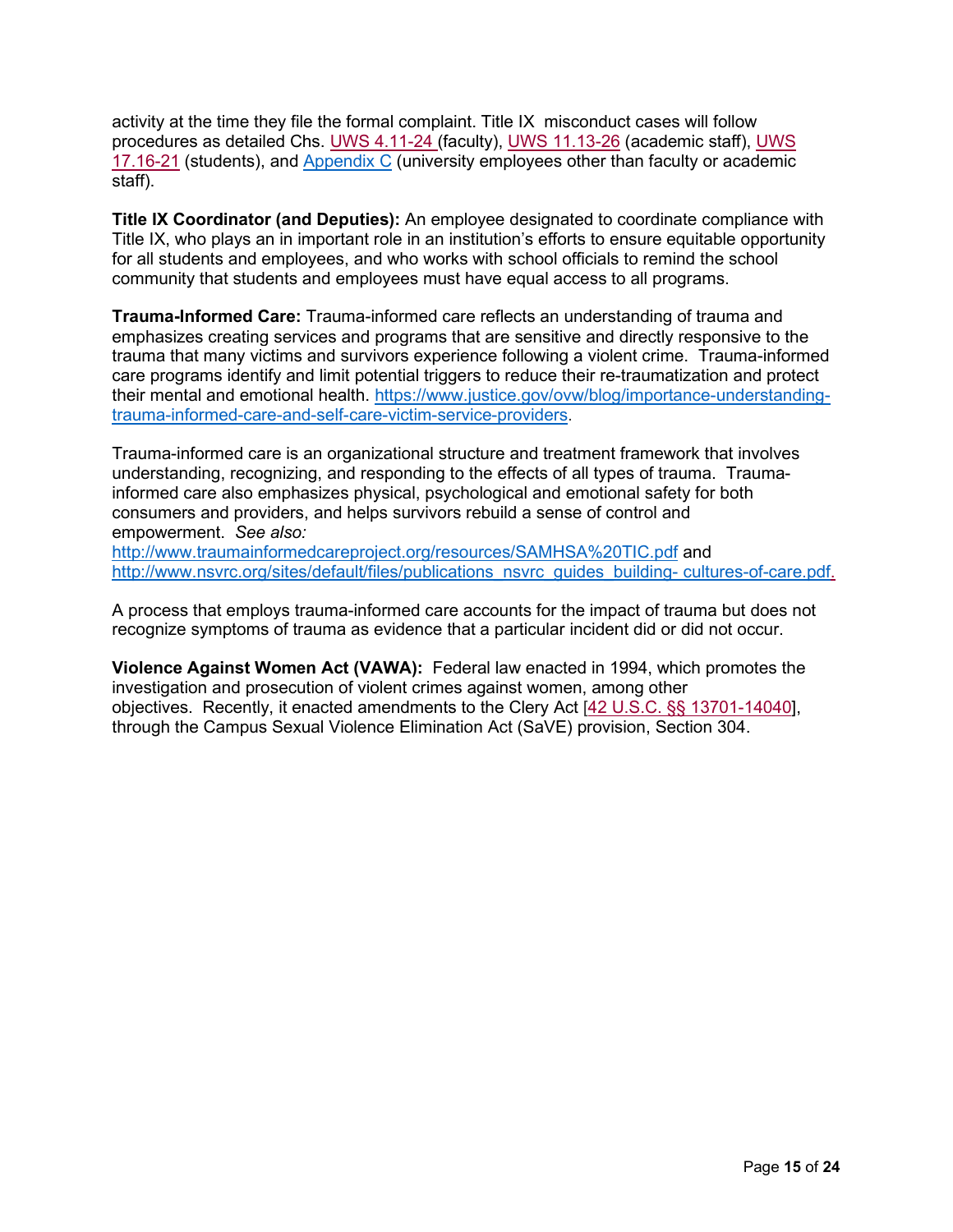## <span id="page-15-0"></span>**UW-Stevens Point RPD 14-2 Appendix C: Policy for Investigation and Resolution of Formal Title IX Complaints Against University Employees Other Than Faculty, Academic Staff, University Staff**

## **Application of this policy.**

This policy applies to the investigation and resolution of formal Title IX complaints filed against university employees other than faculty, academic staff employees, or University Staff. This includes employees who otherwise do not have the right to a formal disciplinary process.

The disciplinary process in Chapter UWS 4 applies to faculty employees, the process in Chapter UWS 11 applies to academic staff employees, and UWSP Operational Policy GEN 14 applies to University Staff. The university may discipline an employee up to and including dismissal for cause for Title IX misconduct. The disciplinary process for employee sexual misconduct that is outside the scope of Title IX, and related definitions, are found in separate university policies.

The disciplinary procedure in this policy for Title IX misconduct will be used only when all of the following requirements are met:

- **(1)** There is a formal complaint alleging Title IX misconduct on the basis of sex.
- **(2)** The conduct occurred in the United States.
- **(3)** The conduct occurred within a university education program or activity.
- **(4)** The complainant must be participating in or attempting to participate in the education program or activity of the university at the time of filing the complaint.
- **(5)** The complainant or Title IX coordinator have submitted a formal complaint.

The employee is presumed to be not responsible for the alleged Title IX misconduct until a final decision regarding responsibility is made at the conclusion of the disciplinary process. The university may dismiss or discipline an employee for Title IX misconduct only after due notice and hearing. The burden of proof is on the university administration.

#### **Definitions.**

As used in this policy, the following terms shall have the meaning given below:

- (1) "**Complainant**" means any individual who is alleged to be the subject of Title IX misconduct, as defined in this section.
- (2) "**Consent**" means words or overt actions by a person who is competent to give informed consent, indicating a freely given agreement to engage in sexual activity or other activity referenced in the definition of sexual assault. A person is unable to give consent if the person is incapacitated because of drugs, alcohol, physical or intellectual disability, or unconsciousness.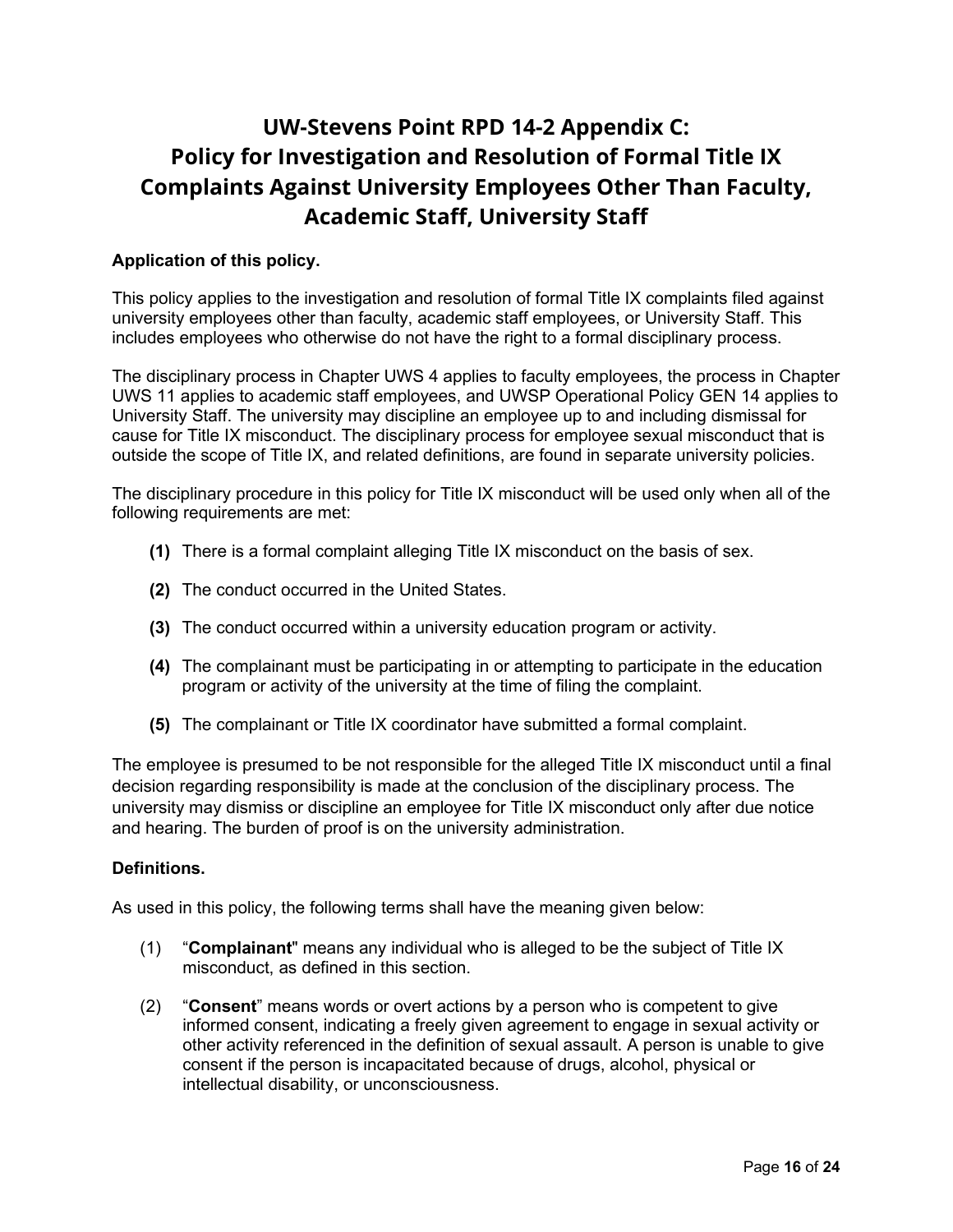- (3) "**Consult**" or "**consulting**" means thoroughly reviewing and discussing the relevant facts and discretionary issues.
- (4) "**Dating violence**" means violence committed by a person who is or has been in a social relationship of a romantic or intimate nature with the complainant; and where the existence of such a relationship shall be determined based on a consideration of the following factors: the length of the relationship, the type of relationship, and the frequency of interaction between the persons involved in the relationship.
- (5) "**Domestic violence**" means felony or misdemeanor crimes of violence committed by a current or former spouse or intimate partner of the complainant, by a person with whom the complainant shares a child in common, by a person who is cohabitating with or has cohabitated with the complainant as a spouse or intimate partner, by a person similarly situated to a spouse of the complainant under the domestic or family violence laws of Wisconsin, or by any other person against an adult or youth complainant who is protected from that person's acts under the domestic or family violence laws of Wisconsin. (See ss. 813.12(1)(am) and 968.075).
- (6) **"Education program or activity**" means, for purposes of Title IX misconduct only, locations, events, or circumstances at which the university exercised substantial control over both the respondent and the context in which the sexual harassment occurred, and also includes any building owned or controlled by a student organization that is officially recognized by the university.
- (7) **"Formal complaint**" is a document filed by a complainant or signed by the Title IX Coordinator alleging sexual harassment, sexual assault, dating violence, domestic violence, or stalking against an employee and requesting that the university investigate the allegations. At the time of filing of the formal complaint, the complainant must be participating in or attempting to participate in an educational program or activity. A formal complaint may be filed in person, by mail, or electronic mail, or any other method designated by the university. A formal complaint must include a physical or digital signature of the complainant or the Title IX Coordinator.
- (8) "**Incapacitation**" means the state of being unable to physically and/or mentally make informed rational judgments and effectively communicate, and may include unconsciousness, sleep, or blackouts, and may result from the use of alcohol or other drugs. Where alcohol or other drugs are involved, evaluation of incapacitation requires an assessment of how the consumption of alcohol and/or drugs affects a person's decision-making ability; awareness of consequences; ability to make informed, rational judgments; and capacity to appreciate the nature and quality of the act; or level of consciousness. The assessment is based on objectively and reasonably apparent indications of incapacitation when viewed from the perspective of a sober, reasonable person.
- (9) "**Preponderance of the evidence**" means information that would persuade a reasonable person that a proposition is more probably true than not. It is a lower standard of proof than "clear and convincing evidence."
- (10) "**Respondent**" means an individual who has been reported to be the perpetrator of Title IX misconduct as defined in this section.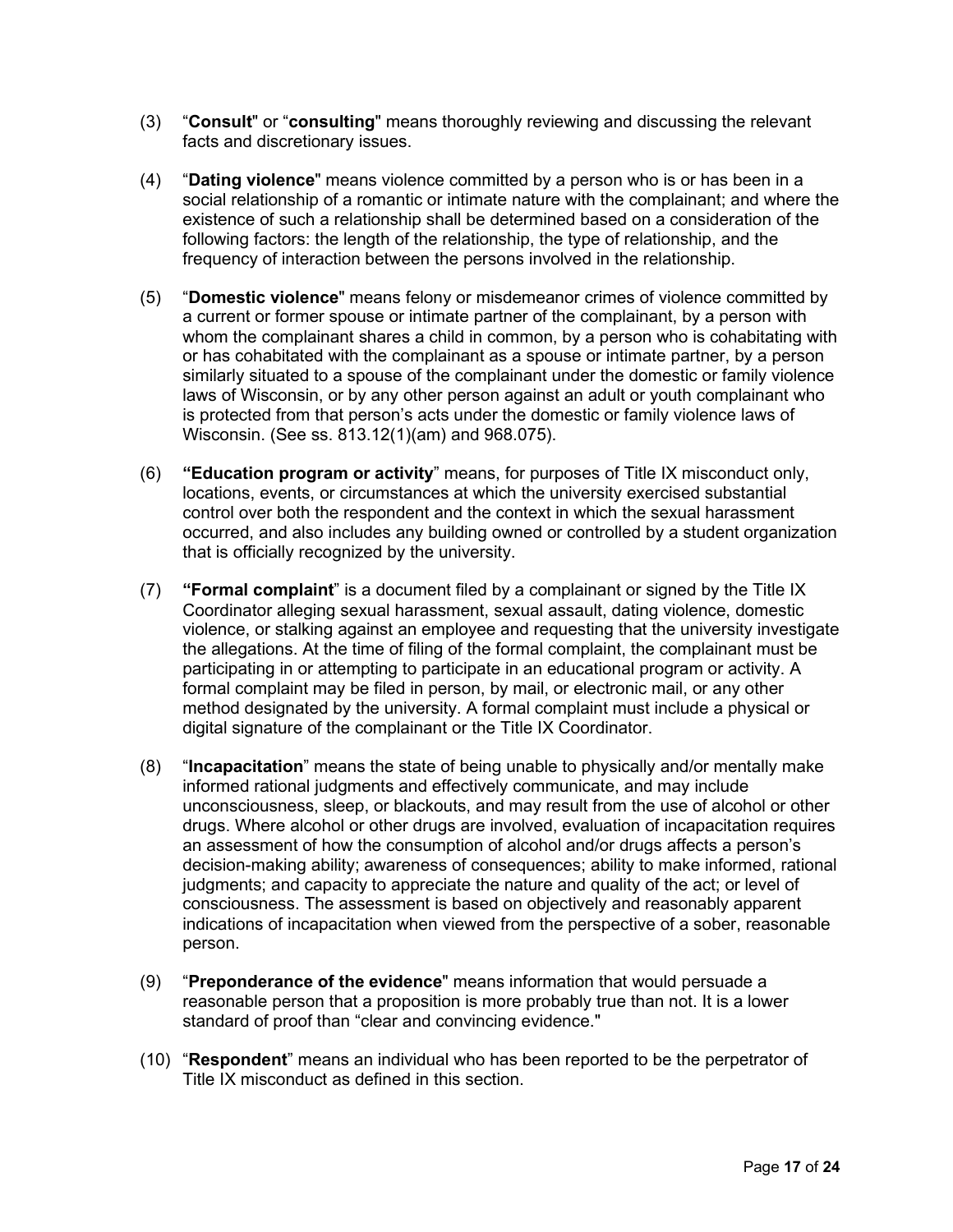- (11) "**Sexual assault**" means an offense that meets the definition of rape, [fondling,](https://www.law.cornell.edu/definitions/index.php?width=840&height=800&iframe=true&def_id=3112f914903fb64936d08c8c15e2ea59&term_occur=999&term_src=Title:34:Subtitle:B:Chapter:VI:Part:668:Subpart:D:668.46) [incest,](https://www.law.cornell.edu/definitions/index.php?width=840&height=800&iframe=true&def_id=5ee45180f812d62eecc4e6aa2a0693b4&term_occur=999&term_src=Title:34:Subtitle:B:Chapter:VI:Part:668:Subpart:D:668.46) or [statutory rape](https://www.law.cornell.edu/definitions/index.php?width=840&height=800&iframe=true&def_id=d378725adf04ddf1e40cd14d6e338cca&term_occur=999&term_src=Title:34:Subtitle:B:Chapter:VI:Part:668:Subpart:D:668.46) as defined below. 20 U.S.C.  $1092(f)(6)(A)(v)$ , 34 CFR 668.46(a).
	- (1) **Rape**: The penetration, no matter how slight, of the vagina or anus with any body part or object, or oral penetration by a sex organ of the complainant, without the consent of the complainant.
	- (2) **Fondling**: The touching of the private body parts of the complainant for the purpose of sexual gratification, without the consent of the complainant, including instances where the complainant is incapable of giving consent because of their age or because of their temporary or permanent mental incapacity.
	- (3) **Incest**: Sexual intercourse between persons who are related to each other within the degrees wherein marriage is prohibited by law (See s. 944.06, Stats.)
	- (4) **Statutory Rape**: Sexual intercourse with a complainant who is under the statutory age of consent (See s. 948.02, Stats.)
- (12) "**Sexual harassment**" means conduct on the basis of sex that satisfies one or more of the following:
	- a) An employee of the institution conditions the provision of an aid, benefit, or service of the institution directly or indirectly on an individual's participation in unwelcome sexual conduct

Unwelcome conduct of a sexual nature directed towards a student, an employee, or a person participating in a program or activity of the university that, when using the legal "reasonable person" standard, is so severe, pervasive, and objectively offensive that it effectively denies the person equal access to the institution's education program or activity.

- (13) "**Stalking**" means engaging in a course of conduct directed at the complainant that would cause a reasonable person to fear for their safety or the safety of others; or suffer substantial emotional distress.
- (14) "**Title IX misconduct**" means sexual harassment, sexual assault, stalking, dating violence, and /or domestic violence.

#### **Disciplinary Sanctions.**

The disciplinary sanctions that may be imposed for misconduct under this policy range from a written reprimand through dismissal.

#### **Dismissal of Formal Complaint and Related Appeal.**

- (1) The university must dismiss a formal complaint consisting of allegations that:
	- a) Would not constitute Title IX misconduct if proved
	- b) Did not occur in a university education program or activity or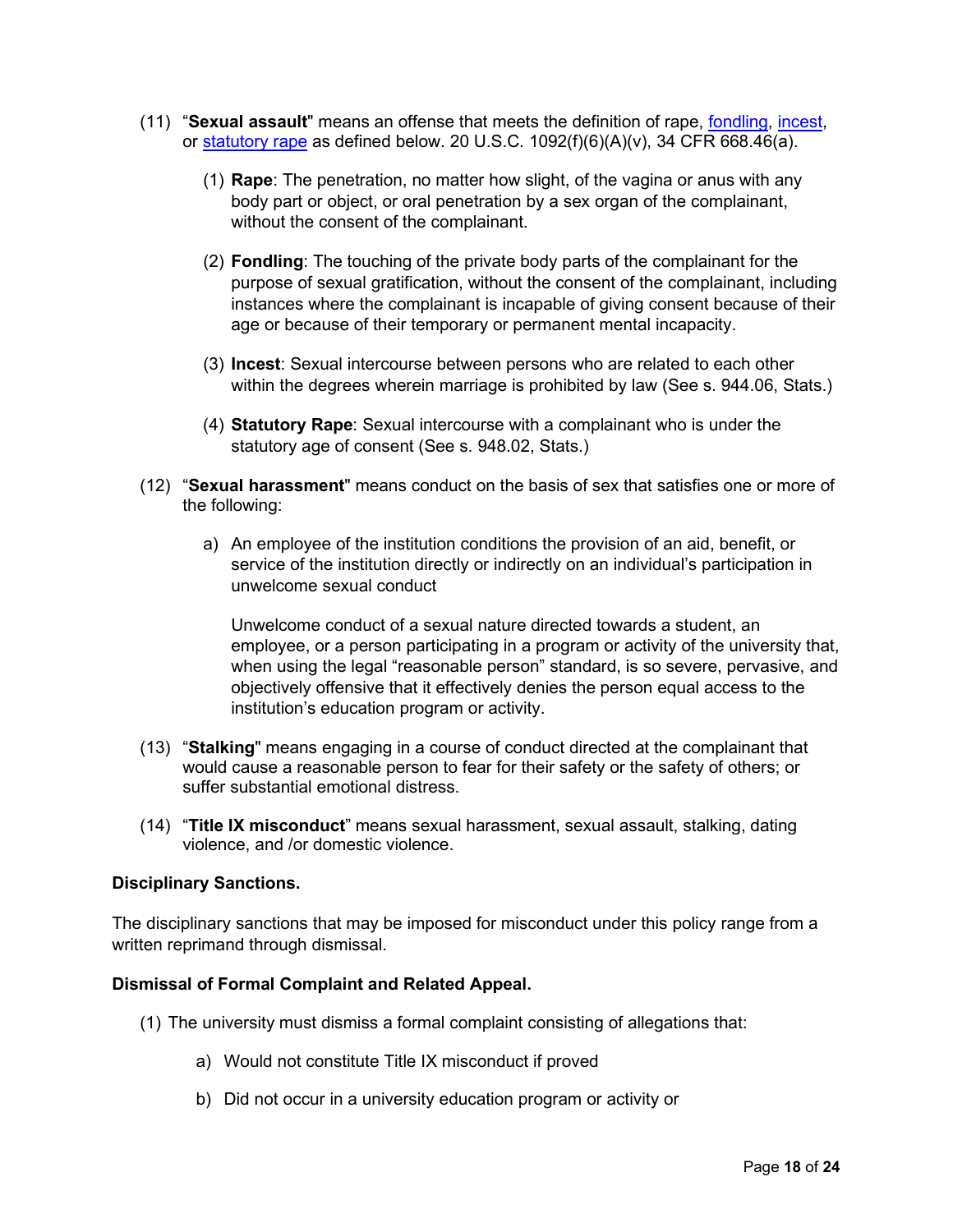- c) Did not involve actions against someone physically located in the United States.
- (2) The university may dismiss a formal complaint when:
	- a) The complainant formally requests in writing to withdraw the formal complaint
	- b) The respondent is no longer employed by the university or
	- c) Specific circumstances prevent the university from gathering evidence sufficient to reach a determination on the allegations contained in the formal complaint.
- (3) The university generally shall decide whether to dismiss a formal complaint within thirty (30) days of receipt of the formal complaint, but the university may extend that timeline as necessary. If a formal complaint is dismissed, then the university must provide written notice of the dismissal and reasons therefore to the complainant and respondent if notified of the formal complaint. Within twenty days of receipt of the notice of dismissal, the complainant or respondent may appeal the dismissal by filing a written appeal with the chancellor's designee (hereinafter "chancellor's designee"). Dismissal of a Title IX formal complaint does not preclude the university from otherwise pursuing conduct charges against the respondent under other university policies. The appeal process is outlined in the Appeal to Chancellor section below.

#### **Investigation.**

- (1) Unless the university dismisses a formal complaint, the university shall appoint an investigator to conduct an investigation of the allegations in the formal complaint.
- (2) The investigator shall provide the complainant and the respondent with a notice of investigation. The notice must include:
	- a) The grievance process, including informal resolution options
	- b) The allegations of Title IX misconduct with sufficient detail for the complainant or respondent to prepare a response to the allegations, including but not limited to, the identity of the complainant as well as the date and location of the incident(s) if available
	- c) A statement affirming the respondent is presumed not responsible for the alleged violation
	- d) The complainant and the respondent have the right to an advisor of their choice
	- e) The complainant and respondent have the right to inspect and review the evidence
	- f) Information about any code of conduct rules which prohibit the complainant and respondent from knowingly making false statements or submitting false information during the disciplinary process.
- (3) The complainant and respondent must receive an amended notice of investigation any time additional charges are added during the course of an investigation. Formal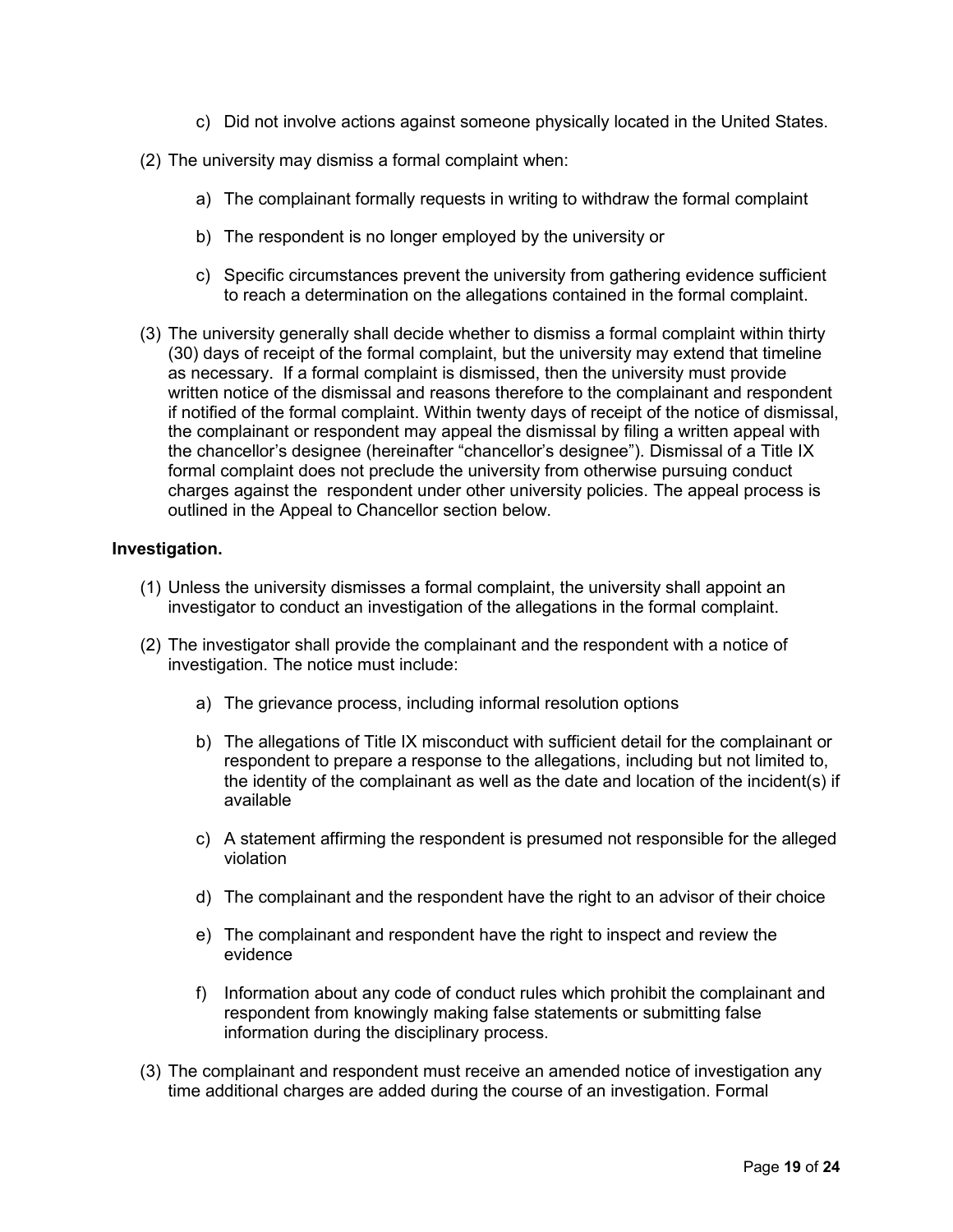complaints involving more than one complainant or respondent may be consolidated if they arise out of the same facts or circumstances.

- (4) The university's investigator shall:
	- a) Provide both the complainant and respondent an equal opportunity to provide witnesses (including fact and expert witnesses) who may be interviewed by the investigator, and other inculpatory and exculpatory evidence
	- b) Not restrict the ability of either the complainant and respondent to discuss the allegations under investigation or to gather and present relevant evidence
	- c) Provide the complainant and respondent the same opportunity to be accompanied by an advisor of their choice during meetings relating to the investigation but may limit the participation by the advisor so long as those limits are applied equally
	- d) Provide both the complainant and respondent equal opportunity to inspect and review any evidence obtained as part of the investigation that is directly related to the allegations raised in a formal complaint, including evidence upon which the university does not intend to rely in reaching a determination regarding responsibility, and inculpatory or exculpatory evidence whether obtained from a complainant, respondent, or other source, so that the complainant and respondent can meaningfully respond to the evidence prior to conclusion of the investigation.
- (5) As part of its investigation and disciplinary process, the university cannot access, consider, disclose, or otherwise use a complainant's or respondent's records that are made or maintained by a physician, psychiatrist, psychologist, or other recognized professional or paraprofessional acting in the professional's or paraprofessional's capacity, or assisting in that capacity, and which are made and maintained in connection with the provision of treatment to the complainant or respondent, unless the university obtains the complainant's or respondent's voluntary, written consent to do so in relation to the investigation and disciplinary process.
- (6) The university's investigator generally shall complete the investigation and issue a final investigative report within ninety (90) days of the investigator's appointment. However, the investigator may extend the investigation's time frame where circumstances warrant.

## **Review of evidence.**

(1) Prior to completion of the final investigative report, the investigator must send to the complainant and respondent and their respective advisors, if any, the evidence gathered during the investigation for inspection and review by the complainant and respondent. The evidence may be provided in an electronic format or a hard copy. The evidence provided includes evidence upon which the university does not intend to rely in reaching a determination regarding responsibility, and inculpatory or exculpatory evidence, whether obtained from the complainant, respondent, or other source, to permit the complainant and respondent to meaningfully respond to the evidence prior to conclusion of the investigation.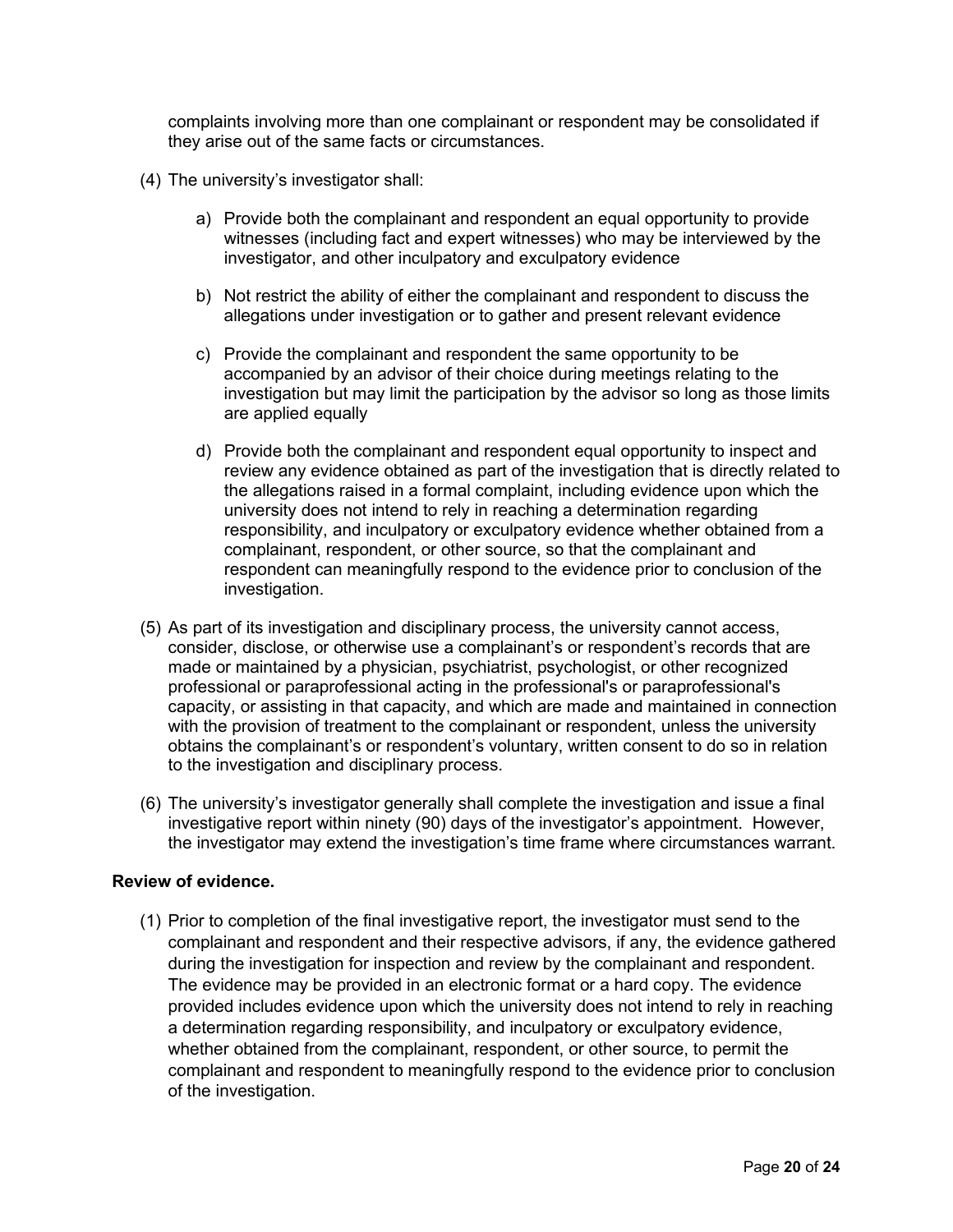(2) The complainant and respondent must have at least ten (10) days to submit a written response to the evidence. The investigator will consider any written responses prior to completion of the final investigative report.

## **Final Investigative Report.**

The investigator shall create an investigative report that fairly summarizes relevant evidence and send the report to the complainant and the respondent (and their advisors, if any) for their review and response at least ten (10) days prior to a hearing. The written report shall be delivered simultaneously to the complainant and respondent.

The university shall, upon receipt of the final investigative report, proceed to schedule a live hearing before a hearing examiner or hearing committee. A hearing shall be conducted unless both the complainant and respondent waive, in writing, the right to such a hearing.

## **Hearing Examiner or Hearing Committee.**

- (1) The chancellor, or delegated campus authority, shall designate a Title IX conduct hearing examiner or hearing committee to hear employee dismissal and discipline cases.
- (2) The hearing examiner or hearing committee shall conduct the hearing, make a verbatim record of the hearing, and transmit such record along with factual findings and decision to the chancellor. The hearing shall be held not later than forty-five (45) days after completion of the final investigative report except that this time limit may be extended by the hearing examiner or hearing committee.

#### **Hearing Process.**

- (1) A fair hearing for a complainant and respondent under this policy shall include the following rights:
	- **(a)** Service of written notice of a live hearing on the allegations in the formal complaint at least ten (10) days prior to the hearing
	- **(b)** A right to the names of witnesses and of access to documentary and other evidence upon the basis of which dismissal or other discipline is sought
	- **(c)** A right for the complainant and respondent to be heard on their own behalf
	- **(d)** A right to an advisor, counsel, or other representatives, and to offer witnesses. The complainant's or respondent's advisor or counsel may ask all witnesses relevant questions and follow-up questions, including those challenging credibility. Credibility determinations, however, may not be made based on a person's status as a complainant, respondent, or witness. If the complainant or respondent does not have an advisor, the university shall provide the complainant or respondent, without charge, an advisor of the university's choice to conduct cross-examination on behalf of the complainant or respondent. The advisor may be an attorney.
	- **(e)** A right to confront and cross-examine adverse witnesses. Cross examination must be conducted directly, orally, and in real time by the complainant's or respondent's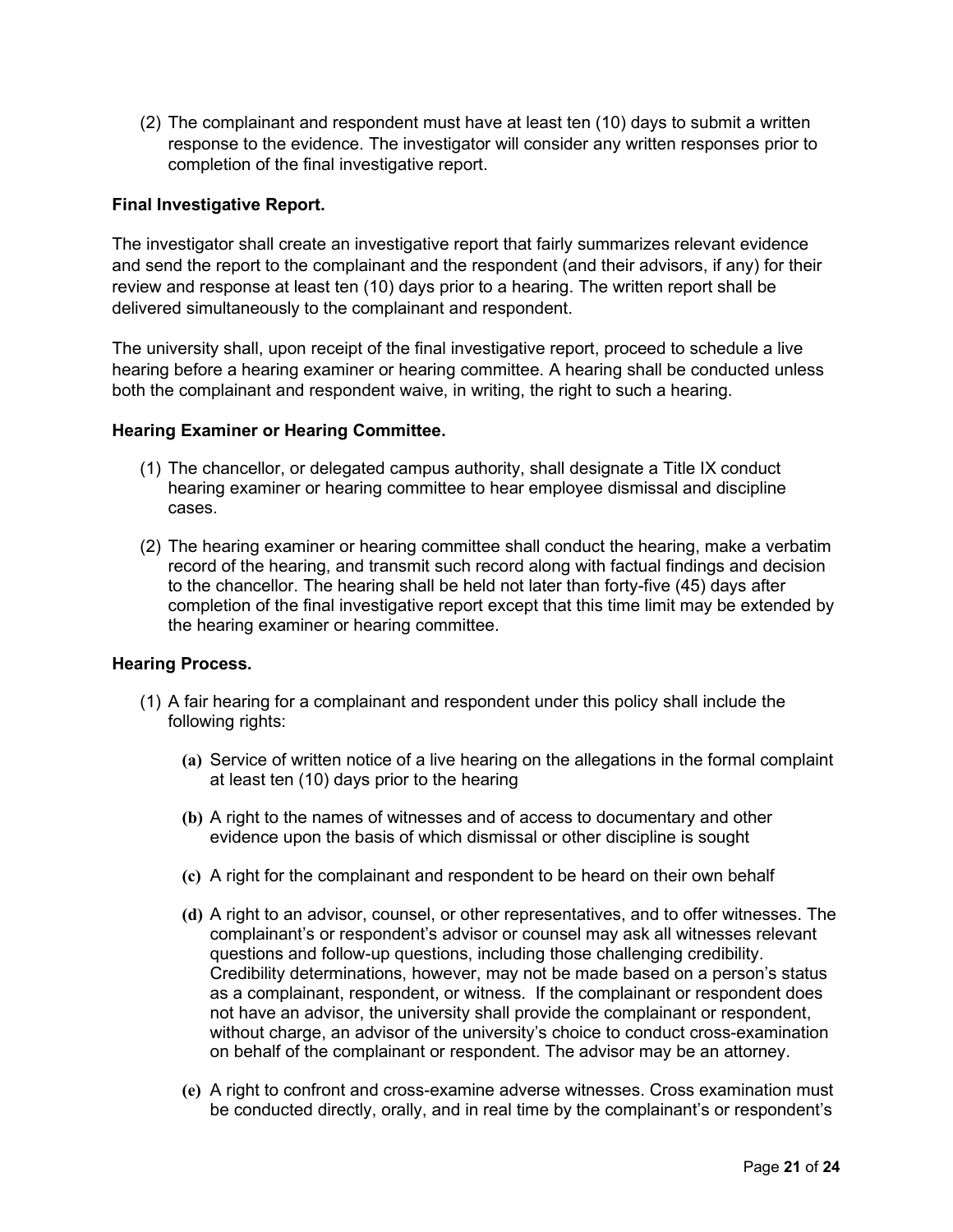advisor. The complainant and the respondent shall not be permitted to personally conduct cross- examination. If the complainant, respondent, or a witness does not submit to cross-examination at the hearing, the hearing examiner or hearing committee must not rely on any statement of the complainant, respondent, or witness in reaching a decision. However, the hearing examiner or hearing committee shall not draw a negative inference in reaching a decision based solely on a complainant's, respondent's, or witness' absence from the hearing or refusal to answer cross-examination or other question.

- **(f)** A verbatim record of all hearings, which might be a sound recording, made available at no cost for inspection and review
- **(g)** Written findings of fact and recommendations based on the hearing record. The written findings of fact and recommendations must include:
	- 1. Identification of the allegations potentially constituting Title IX misconduct
	- 2. A description of the procedural steps taken from the receipt of the formal complaint through the hearing committee's or hearing examiner's completion of written findings and recommendations, including any notifications to the complainant and the respondent, interviews with the complainant, respondent, and witnesses, site visits, methods used to gather evidence, and hearings held
	- 3. Conclusions regarding the application of the university's conduct rules and policies to the facts; a statement of, and rationale for, the result as to each allegation, including a recommendations regarding responsibility, any disciplinary sanction recommended to be imposed, and whether remedies designed to restore or preserve equal access to the university's educational program or activity will be provided to the complainant
	- 4. The university's procedures and permissible bases for the complainant and respondent to appeal
- **(h)** Admissibility of evidence governed by s. [227.45 \(1\)](http://docs.legis.wisconsin.gov/document/statutes/227.45(1)) to [\(4\),](http://docs.legis.wisconsin.gov/document/statutes/227.45(4)) Stats. Only relevant questions may be asked of the complainant, respondent, and any witnesses. The hearing committee or hearing examiner shall determine whether a question is relevant and explain the decision to exclude a question as not relevant. Questions and evidence about the complainant's sexual predisposition or prior sexual behavior are not relevant, unless such questions or evidence are offered to prove that someone other than the respondent committed the conduct alleged by the complainant, or unless the questions or evidence concern specific incidents of the complainant's prior sexual behavior with the respondent and are offered to prove consent.
- **(i)** The hearing may be conducted with all participants physically present in the same location, or at the hearing examiner's or hearing committee's discretion, any or all participants may appear at the hearing virtually, with technology enabling the participants simultaneously to see and hear each other. Upon the complainant's or respondent's request, the university shall provide for hearing to occur with the complainant and respondent located in separate rooms with technology enabling all participants to simultaneously see and hear witnesses answering questions.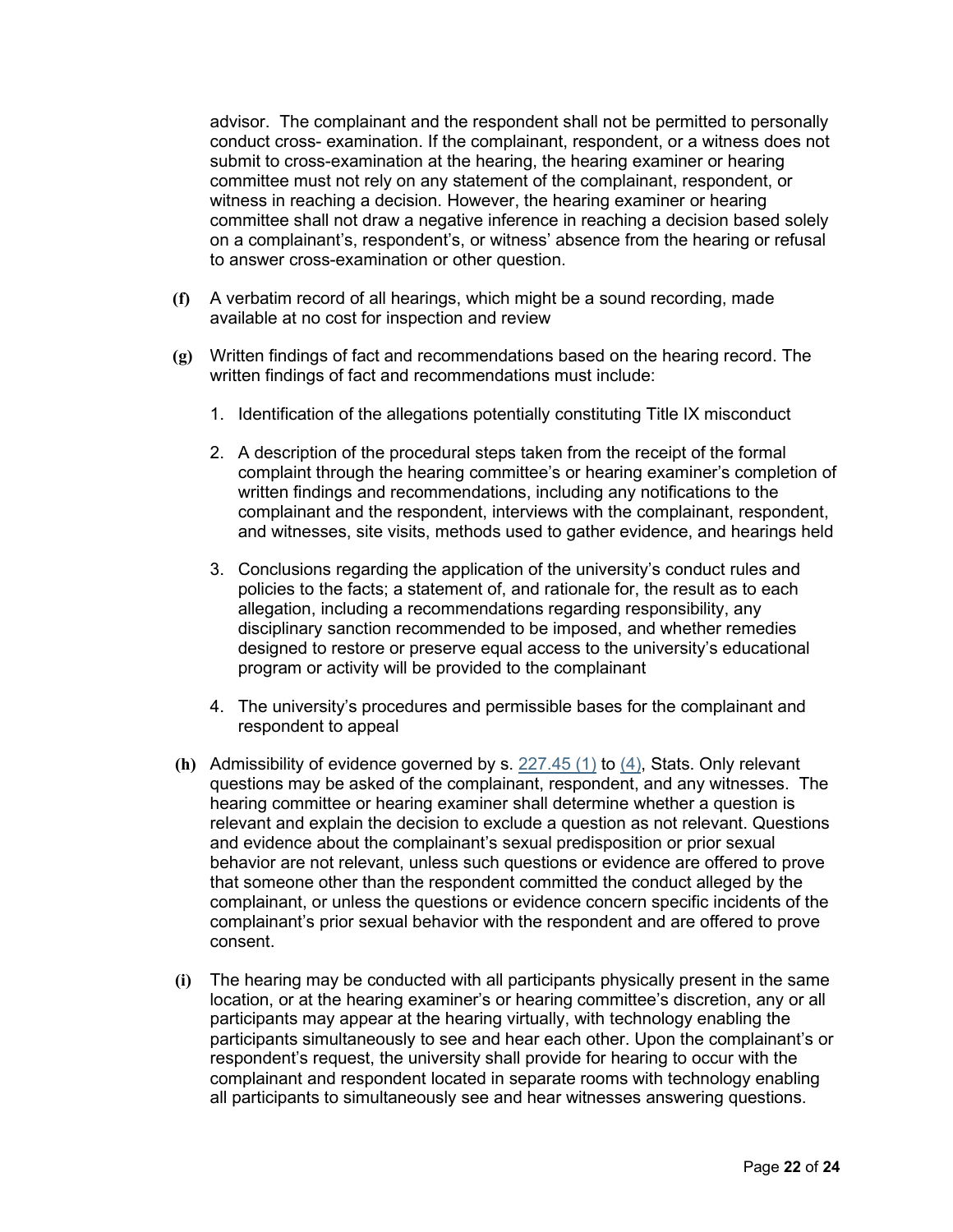- **(j)** The burden of proof to support dismissal, or of grounds to support other discipline, is on the university administration, which shall present witnesses and evidence to meet its burden
- **(k)** The standard of proof shall be a preponderance of the evidence
- **(l)** No employee or other individual who participated in the investigation of the formal complaint, or who is a material witness, shall be qualified to serve as the hearing examiner or on the hearing committee in that case
- **(m)** The hearing shall be closed unless the respondent or complainant requests an open hearing; in which case it shall be open (see subch. [V](http://docs.legis.wisconsin.gov/document/statutes/subch.%20V%20of%20ch.%2019) [of ch. 19,](http://docs.legis.wisconsin.gov/document/statutes/subch.%20V%20of%20ch.%2019) Stats., Open Meeting Law)
- **(n)** Nothing in this section shall prevent the settlement of cases by mutual agreement between the administration, the complainant, and the respondent
- **(o)** Delay or adjournment of the hearing for good cause may be granted by the hearing examiner or hearing committee. Good cause includes the need to investigate evidence as to which a valid claim of surprise is made; to ensure the presence of the complainant or the respondent, their advisors, or a witness; to provide language assistance or accommodation of disabilities; and to accommodate concurrent law enforcement activity.

#### **Hearing Examiner's or Hearing Committee's Findings and Recommendations.**

The hearing examiner or hearing committee shall simultaneously send to the chancellor's designee, to the complainant, and to the respondent, within thirty (30) days after conclusion of the hearing, or as soon as practicable, a verbatim record of the testimony and a copy of the hearing examiner's or hearing committee's written findings of fact and recommendations.

#### **Chancellor's Designee's Decision.**

- (1) Within ten (10) days after receipt of the record and findings and recommendations from the hearing examiner or hearing committee, the complainant and respondent may submit written exceptions. The chancellor's designee shall review those materials and their decision shall be based on the record created before the hearing examiner or hearing committee without consideration of any new evidence submitted by the complainant or the respondent. The chancellor's designee shall prepare a written decision within twenty (20) days after the deadline of submission for the written exceptions by the complainant or the respondent. If the chancellor's designee's proposed decision differs substantially from those recommendations, the chancellor's designee shall promptly consult the hearing examiner or hearing committee and provide the hearing examiner or hearing committee with a reasonable opportunity for a written response prior to making a decision.
- (2) The chancellor's designee may adopt the hearing examiner's or hearing committee's findings and recommendations as the chancellor's designee's decision. The chancellor's designee shall explain in the decision any substantial differences from those findings and recommendations.